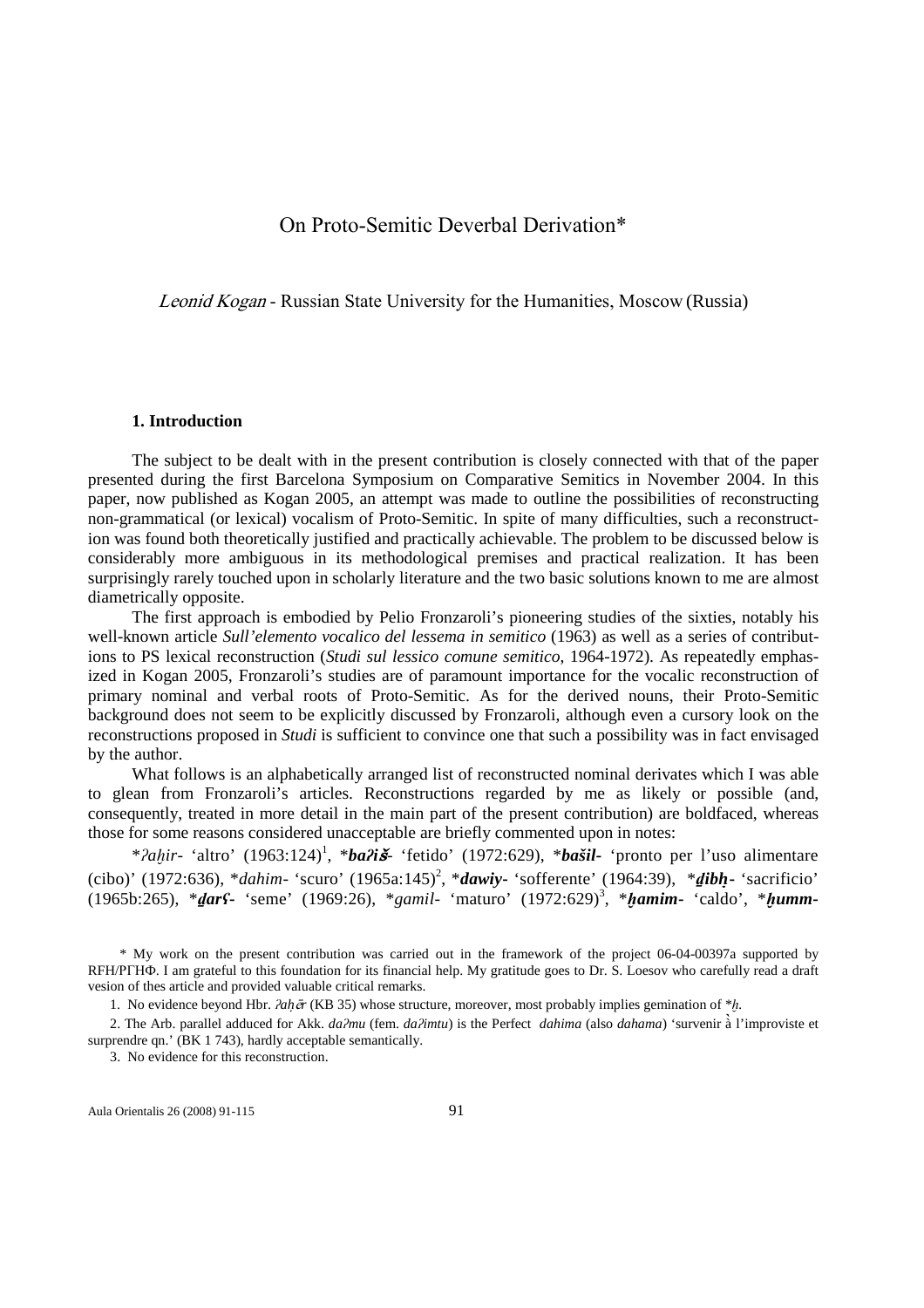'calore' (1965a:147), \*ḥ*ami*s**-** 'acido' (1972:635), \**hakk*-*at*- 'scabbia' (1964:41)<sup>4</sup> , \**halil*- 'libero' (1965b:262)<sup>5</sup> , \**harim*- 'coperto; interdetto' (1965b:262)<sup>6</sup> , \*≠*amir*- 'alterato, in quanto fermentato' (1972:635)<sup>7</sup>, \**hit?-* 'errore' (1965b263), \*kast?- 'pieno di cibo' (1972:630)<sup>8</sup>, \*kadim- 'anteriore'<sup>9</sup>, \*ḳ*udm***-** 'parte anteriore' (1965b:265), \*ḳ*adi*- 'santo'<sup>10</sup>, \*ḳ*udš***-** 'santità, cosa sacra' (1965b:262), \*ḳ*arir*- 'freddo (a.)'<sup>11</sup>, \*ḳ*urr***-** 'freddo (s.)' (1965a:147), \*ḳ*ay*ʔ- 'vomito' (1964:39)<sup>12</sup> , **\****laban***-** 'bianco; latte' (1963:124), \**lamid*- 'domestico, come sottomesso' (1969:28)<sup>13</sup>, \**mari*?- 'grasso' (1964:42)<sup>14</sup>, \**mari*s**-** 'malato, penoso' (1964:38), \**mawit***-** 'morto', \**mawt***-** 'morte' (1964:38), \**nugh*- 'splendore' (1965a:145)<sup>15</sup>, \**nawir*- 'luminoso' (1965a:144)<sup>16</sup>, \**nawim*- 'addormentato leggermente', \**nawm*-*at*- (1964:38)<sup>17</sup> 'sonno leggero', \*rayib- 'affamato' (1972:629)<sup>18</sup>, \*rah*im*- 'compassionevole' (1964:47)<sup>19</sup>, \**sapiw*- 'limpido, in quanto filtrato' (1972:635)<sup>20</sup>, \**akir*- 'ebbro' (1972:632)<sup>21</sup>, \**šalim***-** 'intatto', \**šal*ā*m***-** 'salute' (1965b:263), \**šamin*- 'grasso' (1964:42)<sup>22</sup>, \**ŝabiS*- 'sazio' (1972:630), \**ŝayib*- 'canuto'<sup>23</sup>, \**ŝayb*-

4. Syr. *hekk*ə*t* 'scabies' (Brock. 230) and Arb. *hikkat*- 'fricatio; scabies' (Fr. I 410) are not easily compatible with Akk. *ekketu* 'scabies' (CAD E 69, AHw. 195), more likely < \**hakk*-*at*- than < \**hikk*-*at*-.

5. No evidence for this reconstruction.

6. Based on the comparison between the base of the Perfect *harima* 'to be illicit' in Arabic and the Akkadian adjective *armu* (harmu) 'enclosed', which is not self-evident either semantically or phonologically. Moreover, the vowel of the second syllable of Akk. *armu* (harmu) is apparently unknown (cf. CAD A<sub>2</sub> 292).

7. No evidence for this reconstruction. Terms for wine like Arb. *hamr*- or Hbr. *hamar* on which it seems to be based do not exhibit any trace of an original bivocalic structure.

8. No evidence for this reconstruction.

9. No evidence for this reconstruction.

10. The evidence for the this reconstruction is ambiguous. Akk. ḳ*adu*, fem. ḳ*aditu* is compared by Fronzaroli to Hbr. ḳ*d* 'he was sacred' (in fact, *ķādaš*, the ē-form being attested only in the plural in pausa: *ķādēšū*). Needless to say, *ķādēšū* is a verbal form rather than an adjective, whose normal form in Hebrew is  $k\bar{a}d\bar{c}\bar{s}$  (as for  $k\bar{a}d\bar{c}\bar{s}$  < \* $k\bar{a}d\bar{s}$ , it means 'male cultic prostitute'). Sure enough, neither Gez. ḳə*ddus*, nor Arb. ḳ*udds*-, nor Syr. ḳ*add* (all adduced by Fronzaroli under this heading) can be said to support the reconstruction \*ḳ*adi*-.

11. No evidence for this reconstruction.

12. No evidence for this reconstruction: the Hebrew data ( $k\bar{\alpha}(\lambda)$ ,  $k\bar{\alpha}(\lambda)$ ) are contradictory and at any rate are not compatible with Arb.  $kuy\bar{a}^2$ - and Gez.  $k\partial y\bar{a}^2$ . Akk.  $q\hat{u}$  is not listed in modern dictionaries and the morphological structure behind this contracted form is fully uncertain.

13. No evidence for this reconstruction outside *lam* $\vec{\alpha}$  in post-Biblical Hebrew.

14. No evidence for this reconstruction outside Akk. *marû*, fem. *martu*.

15. The meaning of Akk. *ngu* 'joy' is too distant from that of Hbr. *ngah* 'shining' to allow one to postulate a reliable PS reconstruction.

16. No reliable evidence behind this reconstruction: Akk. *nawru*, fem. *nawirtu* is compared to Arb. *nayyir*- which, it seems, may go back to both \**nawir*- and \**nawr*- (Fleisch 1961:129). As for Hbr. *nr* (likely < \**nawir*-), it is a substantive rather than an adjective.

17. No evidence for the first reconstruction outside the Perfect *n* $\bar{a}$ *ma* – *nimtu* in Arabic. As for the second one, the similarity between Arb. *nawmat*- and Syr. *nawm*ə*t* is probably not sufficient for a reliable reconstruction even on the proto-Central Semitic level since Hbr. *nūmā* apparently reflects a different pattern.

18. The reconstruction is based on the comparison between the Perfect *rayiba* in Arabic and the adjective *r*s  $\vec{a}$  in Hebrew.

19. Apparently no evidence outside the Perfect *rahima* in Arabic.

20. No evidence for this reconstruction.

21. No evidence for this reconstruction outside Arb. *sakir*- 'tout à fait ivre' (BK 1 1114). The vowel of the second syllable of Akk. *šakru* seems to be unknown.

22. No evidence for this reconstruction outside Hbr.  $\check{\delta}$ *āmēn*.

23. As recognized by Fronzaroli (1964:50), the former reconstruction is based on Akk. *šību* only.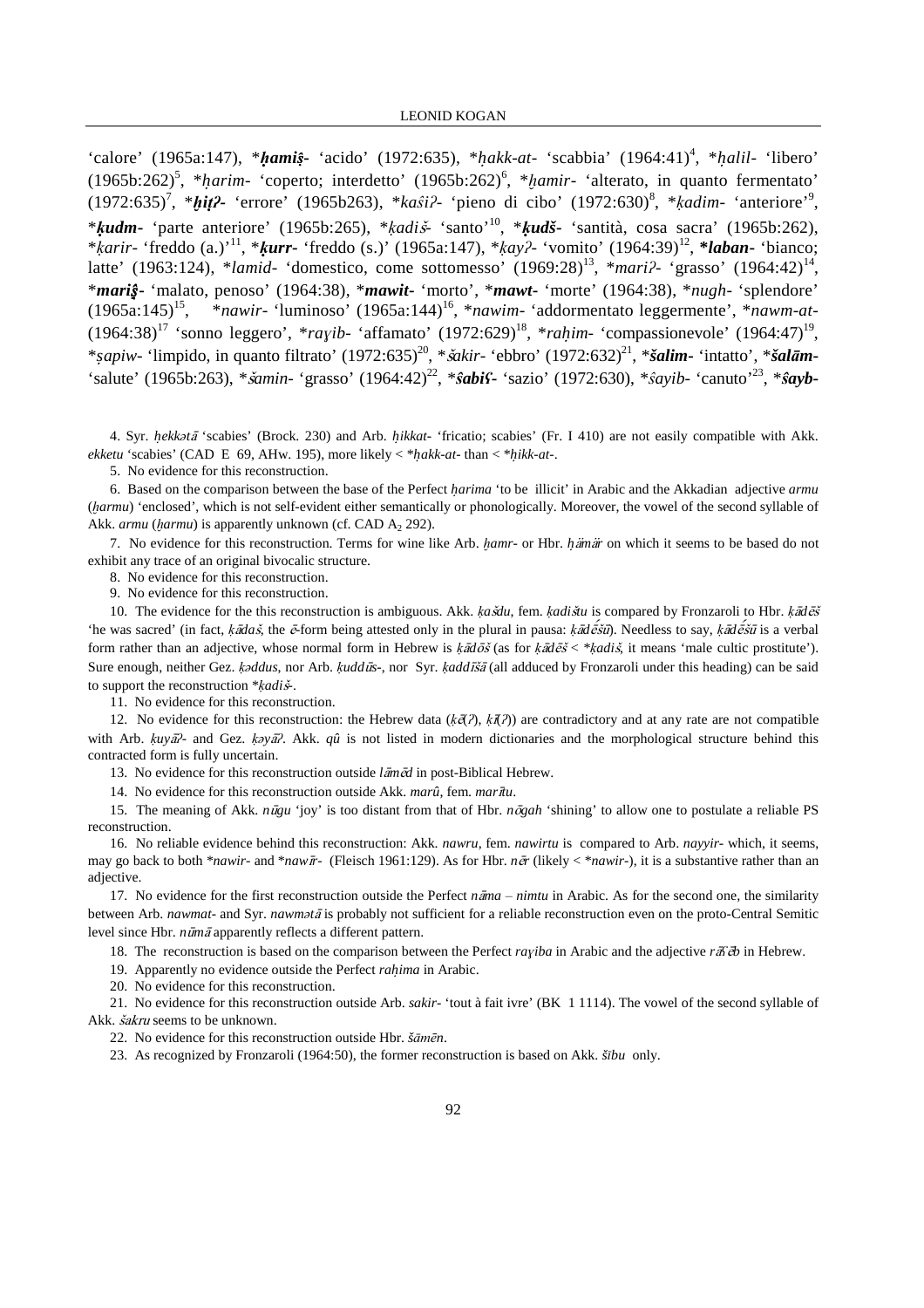*at***-** 'capelli canuti' (1964:37), \**tariy*- 'irrigato' (1969:24)<sup>24</sup>, \**tayn*-(*at*-) 'urina' (1964:39)<sup>25</sup>, \**talim*- 'scuro' (1965a:145), \*t*ami*ʔ**-** 'assetato' (1972:629), \*ḏ*i*ʕ-*at*- 'sudore' (1964:39)<sup>26</sup>, \**wald***-** 'progenie' (1964:37), \**wašin*- 'addormentato', \**šin-at*- 'sonno' (1964:38)<sup>27</sup>.

In sum, no less than 25 among Fronzaroli's reconstructions are acceptable. This impressive collection is not to be disregarded, and Semitists are greatly indebted to Prof. Fronzaroli for his pioneering efforts in this field of research. At the same time, there are reasons to believe that this collection is to be understood as the beginning rather than the end of our way to understand the nature of the Proto-Semitic nominal derivation. First of all, Fronzaroli provided virtually no theoretical or methodological support for his reconstructions of derived nouns (thus, in sharp contrast to the well-develloped theoretical premises for reconstructing primary nominal and verbal roots, discussed in much detail throughout Fronzaroli's studies and, in my opinion, fundamentally valid up to this day). What is a derived noun? What is the source of derivation? When did the derivation take place? Which kind of comparanda are acceptable for their reconstruction and which are not?<sup>28</sup> These and a few other fundamental questions are scarcely touched upon in Fronzaroli's articles. In such a context, it is not surprising that almost 30 individual reconstruct ions proposed by Fronzaroli appear fully or partly unacceptable.

As far as I know, the problem of Proto-Semitic nominal derivation did not attract any serious attention until 1996 when J. T. Fox's dissertation "Semitic Noun Patterns" became known to the specialists (published in book format in 2003). Fox's approach to the problem is radically different from Fronzaroli's. For Fox, a methodologically sound vocalic reconstruction presupposes a clear-cut distinction between primary ("isolated") and derived nouns: in the former case, the original vocalism can be retrieved at least potentially; in the latter case, this is almost never possible. In Fox's words, "the patterns of the derived nouns, as opposed to those of the isolated nouns, rarely match in enough languages for reconstruction. In other words, it is rare that we find a derived noun with a common reconstructed root, pattern, and meaning in several sufficiently distant Semitic languages. With the methodology presented here, then, these nouns cannot be reconstructed in their entirety to  $PS^{\prime,29}$ .

At first sight, Fox's conclusion may seem paradoxical. As he himself rightly observes, the patternand-root system is so typical of all classical Semitic languages that its fully developed presence on the Proto-Semitic level cannot be denied. Furthermore, "because many cognate roots are found in a variety of languages, they too may be reconstructed; and because many cognate patterns are found in widespread languages, also these may be reconstructed" (ibid. 53). Nevertheless, "the reconstructions do not fit together: root and pattern can rarely be reconstructed together in the same noun, and so entire derived nouns can rarely be reconstructed for PS" (ibid.). But *why*? Fox's excellent monograph provides no answer to this question, although it is abundantly clear that his reluctance to reconstruct derived nouns for Proto-Semitic has more than one serious reason behind it.

In my opinion, such reasons can be roughly subdivided into morphological and phonological.

24. The reconstruction is based on the comparison between Akk. *šarû* (*šariu*) 'rich' and the Perfect ṯ*ariya* 'to be rich' in Arabic.

25. The evidence behind this reconstruction is uncertain, it is only Hbr. *š*ē*n*-ē*-häm* that unambiguously points to \*ṯ*ayn*- (cf. SED I No.  $77<sub>v</sub>$ ).

26. No evidence for this reconstruction outside Hbr. *z*ēsa.

27. As pointed out in SED I No. 82<sub>y</sub>, the nominal form is much more widely attested than the verbal root, there- fore one cannot exclude that \**šin*-*at*- is a primary noun and the verbal root is denominal.

28. This question is particularly acute, as the above analysis of Fronzaroli's examples demonstrates. For example, what is the legitimate West Semitic comparandum for the Akkadian CaCfC- adjectives ? The adjective? Or the Perfect? Or both?

29. Fox's approach is shared by Huehnergard (2004:149), which does not prevent him from successfully tracing back to PS such common deverbal nouns as \*dibh-, \*šim*f*-, \*tikl-, \*  $\frac{2}{\pi}$ *urk*- and *murr*-.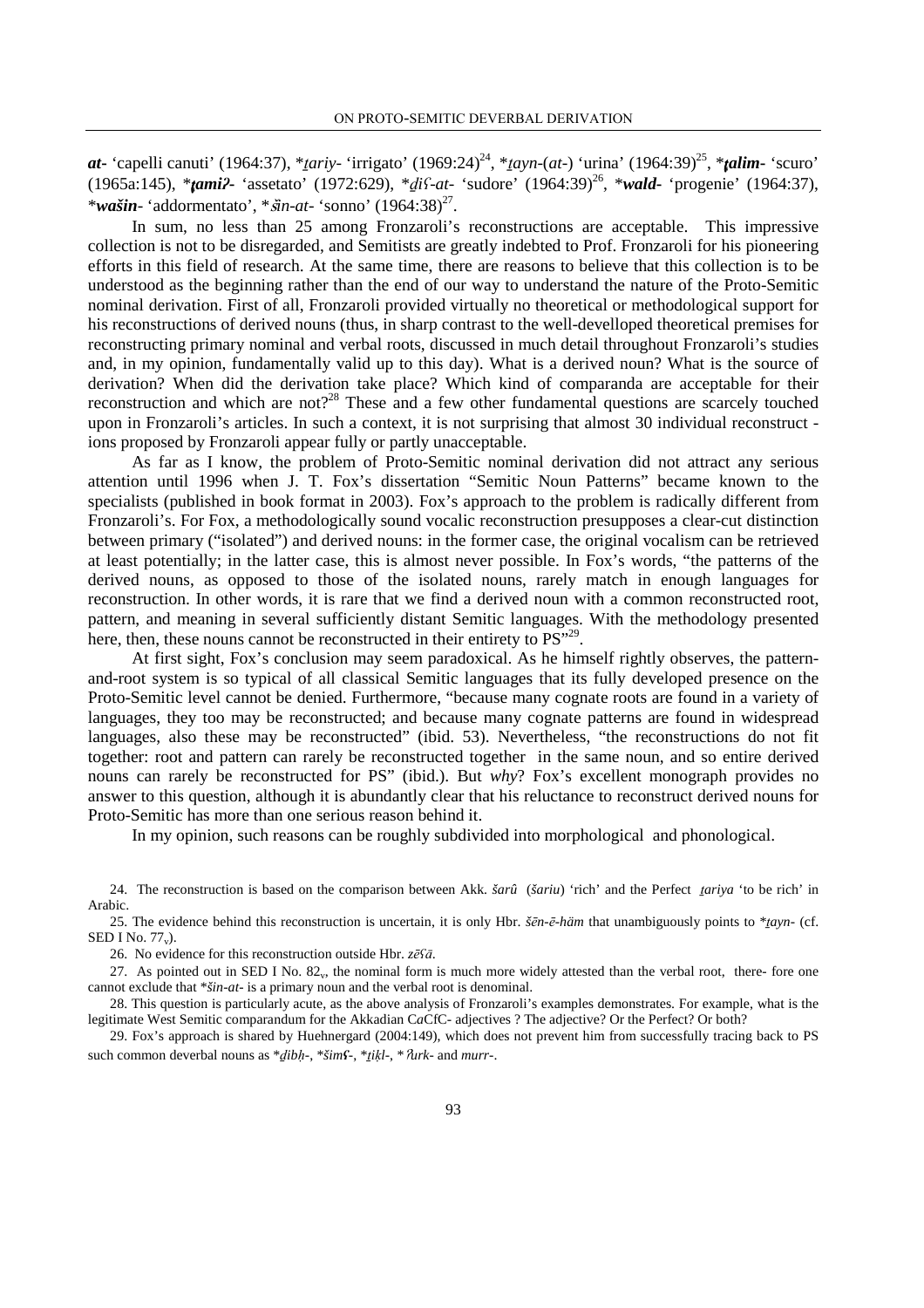The following obstacles of **morphological** nature deserve to be mentioned.

1. The inventories of patterns typical of particular Semitic languages are not identical. Each Semitic language tends to employ a relatively restricted number of patterns to express a few basic meanings, whereas other patterns are marginal or hardly attested. Adjectival patterns are those which are most heavily affected by this process. Thus, adjectives with a short vowel in the second syllable (\*C*a*CyC-) are common in Akkadian and Hebrew (Huehnergard 2006:10), rare in Aramaic and Arabic and practically unattested in Ethiopian. And conversely, adjectives with a long  $\bar{I}$  in the second syllable are ubiquitous in Aramaic, Arabic and Ethiopian, relatively rare in Hebrew and practically absent from Akkadian. Substantives are also affected by this kind of specialization, although to a more limited extent. Thus, derived substantives with the patterns \*C*a*CC- and \*C*a*C*a*C- are widespread in West Semitic (notably, in Arabic) but almost absent from Akkadian, where \*C*u*CC- and especially \*C*i*CC- are common. Such objective restrictions drastically reduce the number of potentially comparable derived nouns.

2. As a corollary factor, a serious danger of a diametrically opposite nature emerges: when a certain pattern is known to be very widespread and productive in a given pair of languages, it becomes rather hard to tell whether we are dealing with a derivate inherited from the common ancestor of these languages or with independent developments having no value for the proto-language reconstruction. Thus, \*C*a*C*i*Cadjectives being very common in both Akkadian and Hebrew, how can one be sure that, say, Akk. *šalmu*, fem. *šalimtu* and Hbr. *šālēm* 'healthy, sound' are to be traced to the common prototype \**šalim*- rather than explained as unrelated derivations in each of the two languages?

3. It is not always easy to establish the way of derivation (deverbal nouns viz. denominal verbs). As convincingly demonstrated by Fox, denominal derivation using consonantal elements extracted from primary nominal roots (as illustrated by *b*ōḳē*r* 'herdsman' < *b*āḳā*r* 'cattle' in Hebrew) was certainly a feature of Proto-Semitic. Accordingly, some denominal verbs may have been produced already at this early stage. The pertinent nominal forms are then to be treated as primary rather than derived. A typical controversial example of this kind is \**taSm*- 'taste', treated as a PS derived noun in Fronzaroli 1971:607 but listed among primary (isolated) nouns in Fox  $2003:77^{30}$ .

4. Finally, dialectal variety within a given language may be an obstacle for a proper evaluation of the forms under comparison. Thus, a few adjectives have different vocalic patterns in the Assyrian and Babylonian dialects of Akkadian: Ass. *maris*- vs. Bab. *marus*- sick', *narib*- vs. Bab. *narub*- 'moist', Ass. *rā*ķ- vs. Bab. *rī*ķ- 'empty', Ass. *š/sabis*- vs. Bab. *š/sabus*- 'angry' (Kogan 2006:207-8). The origin of this variation is obscure, as are its implications for the comparison between these forms and their Semitic cognates.

Distinction between various proto-patterns can be obscured by regular or semi-regular **phonological** processes in particular languages which seriously hamper the reconstruction of concrete derived nouns on the Proto-Semitic level.

A paradigmatic example of this category can be found in Ethiopian Semitic. Due to the regular phonological merger of PS  $\overline{a}$  and  $\overline{a}$  in these languages, a considerable number of proto-patterns became fully or partly indistinguishable. Furthermore, since the phonological difference between  $\phi$  and  $\varnothing$ in Ethiopian has been seriously weakened (for the purpose of the present investigation, practically nonexistent), a few additional pattern oppositions have been lost.

Merger of original \**katl*- and \**kitl*- is typical of Hebrew. In principle, the distinction between these morphological structures should be preserved in this language (\*ḳ*atl*- > ḳṭ*l*, ḳ*a*ṭ*l*-*o*; \*ḳ*itl*- > ḳṭ*l*, ḳ*i*ṭ*l*- ), but in fact PS \*ḳ*itl*- often shifts to ḳṭ*l*. The original vowel is thought to reappear when the syllable

<sup>30.</sup> In my opinion, the relatively wide spread of the verbal root and the rather abstract meaning of the noun speak in favor of Fronzaroli's approach, but no certainty in this and similar cases seems to be possible.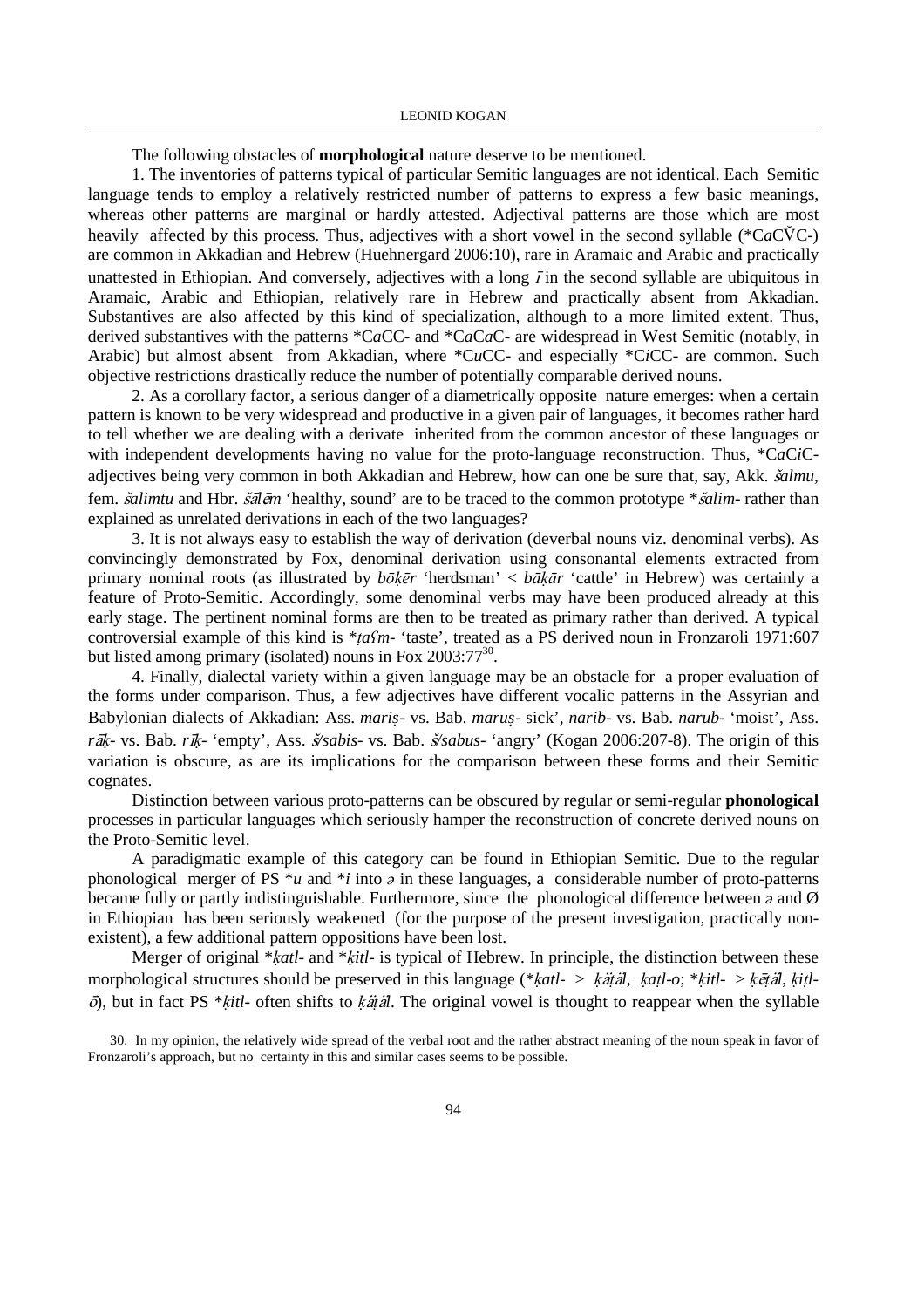becomes closed (Fox 2003:115), but sometimes even this is not the case (cf. Arb. *ril*- 'foot' vs. Hbr. *rig*<sup> $d$ </sup>, suff. *ragl*-*o*). Furthermore, precisely in this position the reverse process can often be observed, namely PS \*katl- shifting to kitl- (Hbr. bätän, suff. bitn-o 'belly' vs. Arb. batn-). These processes represent a very serious obstacle as they affect a language which is both very rich from the lexical point of view and otherwise very conservative as far as the preservation of the PS vocalism is concerned.

Vocalic syncope in Akkadian may not look a critical obstacle since the original vowel is normally restored in certain morphological positions. However, for many relatively rare lexemes such positions are not attested. Furthermore, it is not always the original vowel that is restored (note, for example, Akk. *karšu* 'belly', st. constr. *karaš* in spite of the fairly reliable PS prototype \**kariŝ*-, Fox 2003:166).

Which of the two approaches to the problem  $-$  Fronzaroli's or Fox's  $-$  is to be preferred? The answer depends, as so often in comparative Semitics, on the quantity and the quality of relevant examples. As we have seen above, Fronzaroli's positive approach is exemplified by a high number of convincing examples, but quite a few among his reconstructions do not appear well-founded. Fox's negative conclusion derives from very reasonable theoretical arguments but concrete examples in their support can rarely be found on the pages of his dissertation.

In such a context, a comprehensive and systematic analysis of all evidence potentially pertinent to the problem of the Proto-Semitic deverbal derivation was thought to be of paramount importance. To draw the readers' attention to this evidence is the main purpose оf the present contribution. The data adduced below derive from a systematic perusal of the standard lexicographic tools for Akkadian, Hebrew, Syriac and Geez, subsequently confronted to each other as well as to the Classical Arabic data. With rare exceptions, Modern South Arabian evidence has not been taken into consideration in view of the wellknown difficulties of the diachronic analysis of the MSA vocalism.

For each pattern, a chronological stratification has been attempted, mostly in agreement with R. Hetzron's widely accepted pattern of classification (e. g., Hetzron 1974). A hypothetic common derivate is considered Proto-Semitic when it is present in Akkadian and at least in one West Semitic language (only bilateral Akkadian-Aramaic examples have not been included because of the high danger of borrowing or influence). Proto-West Semitic examples are those reflected in both Central and Ethiopian Semitic (here again, bilateral Ethiopian-Arabic comparisons have been generally avoided)<sup>31</sup>. Finally, Central Semitic examples are those attested in Hebrew, Arabic and possibly Aramaic (bilateral Hebrew-Aramaic and Aramaic-Arabic examples have been excluded). In each section, examples are listed in the alphabetic sequence of the PS reconstructions.

### **2. Possible deverbal derivates: comprehensive evidence**

## $2.1. C_1aC_2C_3$

#### **2.1.1. PS:**

Akk. *z*ē*ru*, OA *zar*ʔ*u* (CAD Z 89, AHw. 1521; OAkk. on), Hbr. *zära*ʕ (KB 282), JBA *zar*ʕ¿ (Sok. B 421), Syr. *zar*ʕ¿ (Brock. 207), Arb. *zar*ʕ- (Fr. II 233), Tgr. *zär*əʔ (LH 496), Tna. *zär*ʔ*i* (K Tna 1975)  $\text{`seed'} > \text{PS} \cdot \text{`darr}$ **:** 

# In spite of a number of phonological irregularities (*z* instead of the expected ḏ and *d* in Arabic and Aramaic respectively,  $\hat{z}$  instead of  $\hat{z}$  in Ethiopian), the morphological structure of the PS reconstruction

<sup>31.</sup> Due to phonological factors outlined above as well as to the very high degree of pattern systematization in Ethiopian, evidence coming from this branch is rarely decisive. As a result, the proto-West Semitic stratum is rather poorly represented.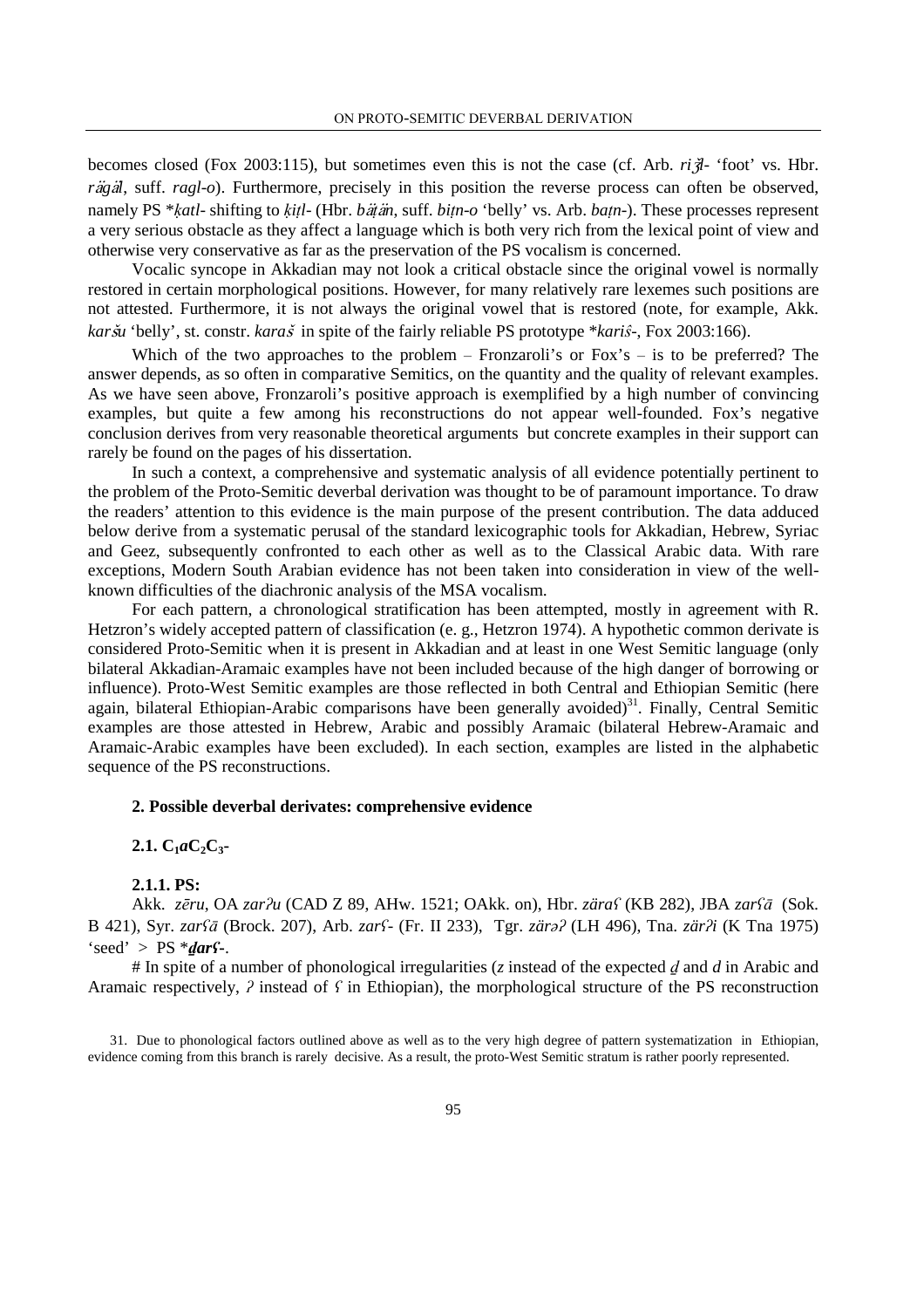seems relatively certain.

Akk. *erebu*, *erbu* 'setting of sun' (CAD E 258, AHw. 233; OB on), Hbr. ʕ*äräb* 'sunset, evening' (KB 878), Arb. ɣ*arb*- 'coucher du soleil; le couchant, l'ouest' (BK 2 450) > PS \*ɣ*arb***-**, \*ʕ*arb***-**.

# The Akkadian term is almost exclusively attested in the combination *ereb šamši* 'sunset' where the quantity of *e* in the second syllable cannot be ascertained. However, a short *e* is clearly implicit in *mātam ištu șītīša ana er-bi-ša* 'the country from East to West' in an OB letter from Mari (hardly a WS usage). Therefore, both CAD and AHw. are correct to distinguish between the substantive *er*(*e*)*bu* and the infinitive *er*ē*bum*.

Akk. *kabru* (CAD Q 17, AHw. 888; OB on), Hbr. *käbär* (KB 1064), JBA *kabrā* (Sok. B 982), Syr. ḳ*abr*¿ (Brock. 644), Arb. ḳ*abr*- (BK 2 658), Tgr. ḳ*äb*ə*r* (LH 249), Tna. ḳ*äbri* (K Tna 978) 'grave' > PS \*ḳ*abr***-**.

Akk. *m*´*tu* (CAD M2 316; OA, OB on), Hbr. *m*¿*wät* (KB 563), JBA *m*ō*t*¿ (Sok. B 651), Syr. *mawt*¿ (Brock. 378), Arb. *mawt*- (BK 2 1165), Gez. *mot* (LGz. 375), Tgr. *mot* (LH 135), Tna. *mot* (K Tna. 473) 'death' > PS \**mawt***-**.

Akk. *parsu* 'rite, ritual; divine authority, power, office; authoritative decision, command, decree' (CAD P 195, AHw. 835; OAkk. on), Arb. *far*ḍ- 'précepte, loi, disposition de la loi, d'obligation divine prescrite positivement par le Coran; loi, code' (BK 2 574) > PS \**par*s**-.** 

# As a possible source of this admittedly adventurous reconstruction one could suggest the verbal root \**pr*s 'to break through, to cut, to split' (v. concrete forms in LGz. 167), with a well-known semantic shift from 'to break, to cut' > 'to decide, to order'. Arb. *fr*ḍ combines both meanings (BK 2 573) and cf. further KB 1844 under Biblical Aramaic *g*ə*z*ē*r*¿.

Akk. ṭē*mu* 'Planungsfähigkeit, Verstand, Anweisung' (AHw. 1385), Hbr. ṭ*a*ʕ*am* 'taste' (KB 377), JBA ṭ*a*ʕ¿m¿ 'taste' (Sok. B 510), Syr. ṭ*a*ʕ*m*¿ 'gustus' (Brock. 283), Arb. ṭ*a*ʕ*m*- 'goût, saveur; appétit' (BK 2 84), Gez.  $t\bar{a}$ s*fm* 'taste, flavour' (LGz. 583) > PS \* $t\bar{a}$ *sfm*-.

# For the verbal root \*ṭʕ*m* 'to taste', presumably lost in Akkadian but well attested almost throughout WS, v. LGz. 583.

### **2.1.2. PWS:**

Hbr. *rahab* 'broad space, expanse' (KB 1212), Arb. *rahb*- 'ampleur' (BK 1 835), Gez. *rāhb* 'breadth' (LGz.  $466$ ) > PWS \*rahb-.

Hbr. §*äla*ʕ 'limping, stumbling' (BDB 854), Arb. ḍ*al*ʕ- 'clochement' (BK 2 138), Gez. §*al*ʕ 'abscess, wound, ulcer, sore' (LGz. 554), Tgr.  $\frac{\partial^2 f}{\partial x \partial y}$  'wound' (LH 633) > PWS \* $\frac{\partial^2 f}{\partial x \partial y}$ 

# For the PWS verbal root  $*_{\mathcal{U}} f$  'to limp, to be lame' v. SED I No. 78<sub>v</sub>.

Hbr. *yäläd* 'boy' (KB 412), Syr. *yald*¿ (pl.) 'liberi' (Brock. 301), Arb. *wald*- 'né, procréé, enfanté (BK 2 1602), Gez. *wald* 'son, child, boy' (LGz. 613), Tgr. *wäl*ə*d*- 'son, young man' (LH 430) > PWS \**wald*-.

# A different pattern \**walad*- is reflected in Arb. *walad*- 'enfant, petit (d'homme ou d'animal) (BK 2 1602), Gez. *walatt* < \**walad*-*t* 'daughter, girl' (LGz. 613), Tgr. *wälät* < \**walad*-*t* id. (LH 431).

### **2.1.3. PCS:**

Ugr. *ab-du* (DUL 138), Hbr. *fäbäd* (KB 774), JBA *fabdā* (Sok. B 839), Syr. *fabdā* (Brock. 504), Arb. ʕ*abd*- (BK 2 150) 'servant, slave' > PCS \*ʕ*abd***-** (Huehnergard 2005:190).

Hbr. hämäd 'loveliness, beauty' (KB 325), Arb. hamd- 'éloge, louange; bonté, clémence' (BK 1) 488) > PCS \*ḥ*amd-*.

Hbr. *lä*ḥ*äm* 'bread' (KB 526), JBA *la*ḥ*m*¿ 'food, bread' (Sok. B 622-3), Syr. *la*ḥ*m*¿ 'panis' (Brock.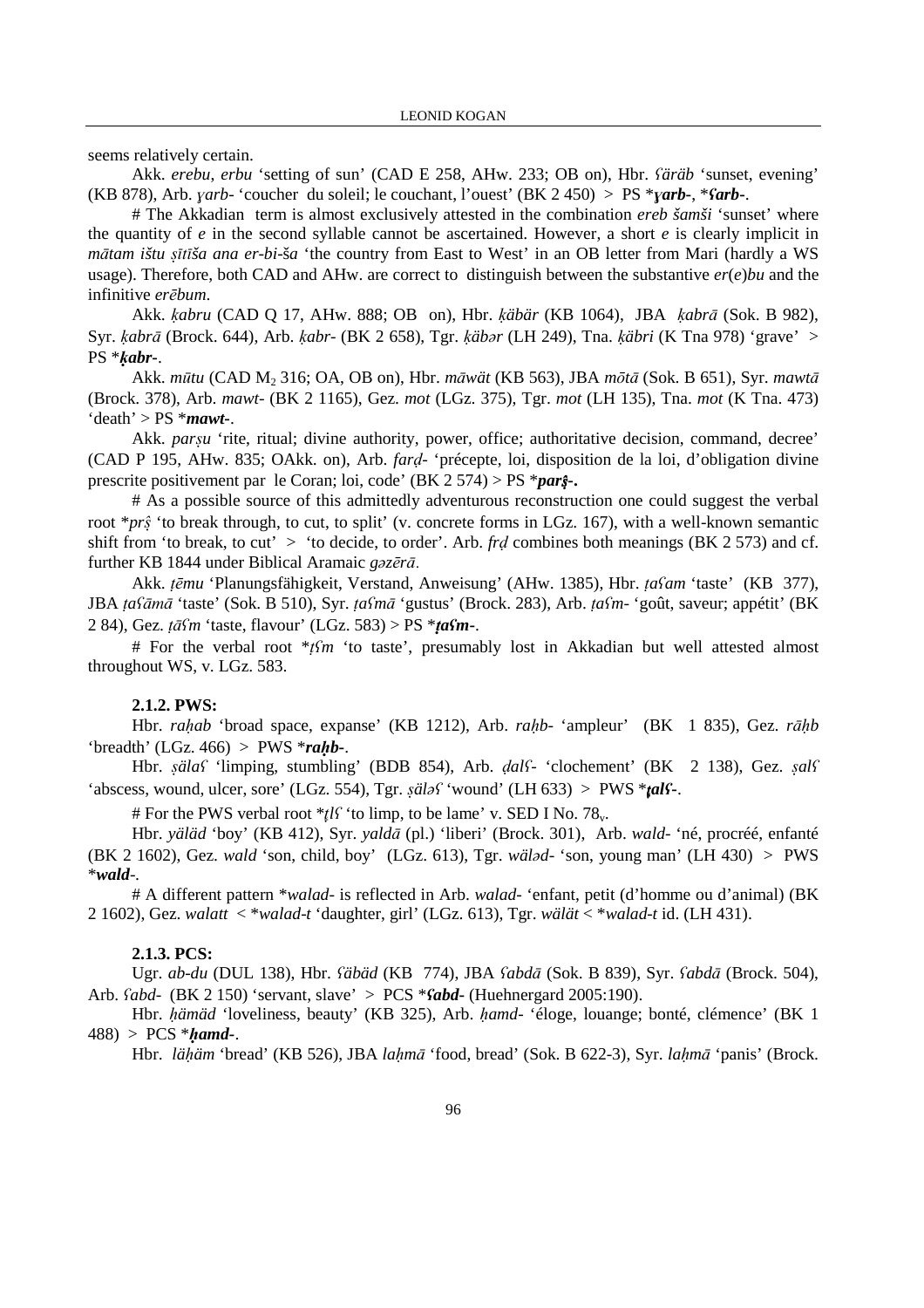364), Arb. *la*ḥ*m*- 'viande, chair' (BK 2 978) > PCS \**la*ḥ*m***-**.

Hbr. *mägäd* 'excellence (of gifts of nature)' (BDB 550), Jud. *magdā* 'precious ware, fine fruit' (Ja. 726)<sup>32</sup>, Syr. *magd*¿ 'fructus' (Brock. 373), Arb. *ma*∵*d*- 'gloire, illustraion' (BK 2 1064) > PCS **\****magd***-**.

Hbr. *räkäb* 'group of chariots, war-chariot troop' (KB 1233), Arb. *rakb*- 'troupe de cavaliers de dix et au delá montés sur des chevaux ou sur des chameaux; caravane, cavalcade, cortège' (BK 1 913) > PCS \**rakb***-**.

Hbr.  $\hat{s}\bar{e}b$  'greyheadness; old age',  $\hat{s}\bar{e}b\bar{a}b$  'the grey hair; advanced age' (KB 1318), JPA  $\hat{s}ybh$ , det. *fybth* 'old age, grey hair' (Sok. 571), Syr. *saybātā* (pl.) 'crines albi' (Brock. 469), Arb. *šayb*- 'canitie, cheveux blancs' (BK 1 1294) > PCS  $*\hat{s}a\nu b(-at)$ -.

# Gez.  $\hat{s}ibat$  'grey hair' (LGz. 539) and related Ethiopian forms reflect \* $\hat{s}$ *ib-at*- whereas the background of Akk. *stbtu* 'grey hair' (CAD  $\check{S}_2$  386, AHw. 1228; Mari, SB) cannot be established with certainty.

#### $2.2. C_1$ *i* $C_2$  $C_3$

#### **2.2.1. PS:**

Akk. *z* $\overline{v}$ bu 'food-offering' (CAD Z 105, AHw. 1525; OB on), Hbr. *zäbah*, with suff. *zibh-* $\overline{v}$ 'communal sacrifice' (KB 262), JBA *dibhā* 'sacrifice' (Sok. B 277), Syr. *debhā* 'sacrificium, victima' (Brock. 138), Arb. ḏ*ib*ḥ- 'victime que l'on égorge' (BK 1 763), Gez. *z*ə*b*ḥ 'sacrifice' (LGz. 631) > PS \*ḏ*ib*ḥ**-** (Huehnergard 2004:149).

# Ugr. *da*-*ab*-≠*u* 'sacrifice, offering' (DUL 262) may suggest that the pattern underlying Hbr. *zäba*ḥ is to be reconstructed with *a* rather than *i*.

Akk. *zikru* 'discourse, utterance; mention; name, fame' (CAD Z 112, AHw. 1526; OAkk. on), Hbr. *z*ē*kär* 'mention' (KB 271), Arb. ḏ*ikr*- 'réminiscence, souvenir; mention' (BK 1 776), Gez. *z*ə*kr* 'record, memorial, mention' (LGz. 636), Tna. *z*ə*kri* 'recollection, memory, rememberance' (K Tna 2006) > \*ḏ*ikr***-** (Blau 1961:81).

Akk. ≠*i*§*bu* 'abundant yield, produce' (CAD Ḫ 202, AHw. 348; OB on), Arb. ≠i§*b*- 'fertilité, abondance des produits de la terre'  $(BK 1 580) > PS * *hisb-*.$ 

Akk. *hītu* 'fault, harm; act of negligence; damage; sin, crime' (CAD H 210, AHw. 350; OB on), Hbr. hēt(?) 'offence, guilt' (KB 306), JBA hit?ā 'sin' (Sok. B 448), Arb. hit?- 'erreurr; faute commise volontairement' (BK 1 591) > PS \*ḫ*i*ṭʔ**-**.

Akk. *kisru* 'knot; contigent of soldiers; joint of the human or animal body' (CAD K 436, AHw. 488; OAkk. on), JBA *ķitrā* 'knot, node' (Sok. B 1012), Syr. *ķetrā* 'vinculum, nodus, articulus' (Brock. 662), Gez. ḳ *w* ə§*r* 'band, knot' (LGz. 450) > PS \*ḳ*i*t*r***-**.

Akk. *libšu* 'garment, clothing' (CAD L 181, AHw. 551; OB), Arb. *libs*- 'vétement, habits' (BK 2 959), Gez. *l*ə*bs* 'clothes, garment, apparel' (LGz. 305), Tgr. *l*ə*b*ə*s* 'large garment' (LH 38), Tna. *l*ə*bsi* 'dress, garment' (K Tna 97) > PS \**libš***-**.

Akk. *mīlu* 'seasonal flooding of the rivers<sup>33</sup> (CAD  $M_2$  69, AHw. 652; OB on), Arb. *mil* $\frac{2}{3}$  'ce qui remplit une mesure' (BK 2 1142), Gez. *m*ə*l*ʔ 'fullness, that which fills' (LGz. 342), Tgr. *m*ə*l*əʔ 'fulness' (LH 108) > PS \**mil*ʔ**-**.

32. Also *migdā* (ibid.), only *migdā* in JBA (Sok. B 663).

33. A number of expressions unconnected with flooding (like *mīl irti* 'pride', *mīl libbi* 'high spirits') are attested, which justifies von Soden's translation 'Hochwasser; Fülle'.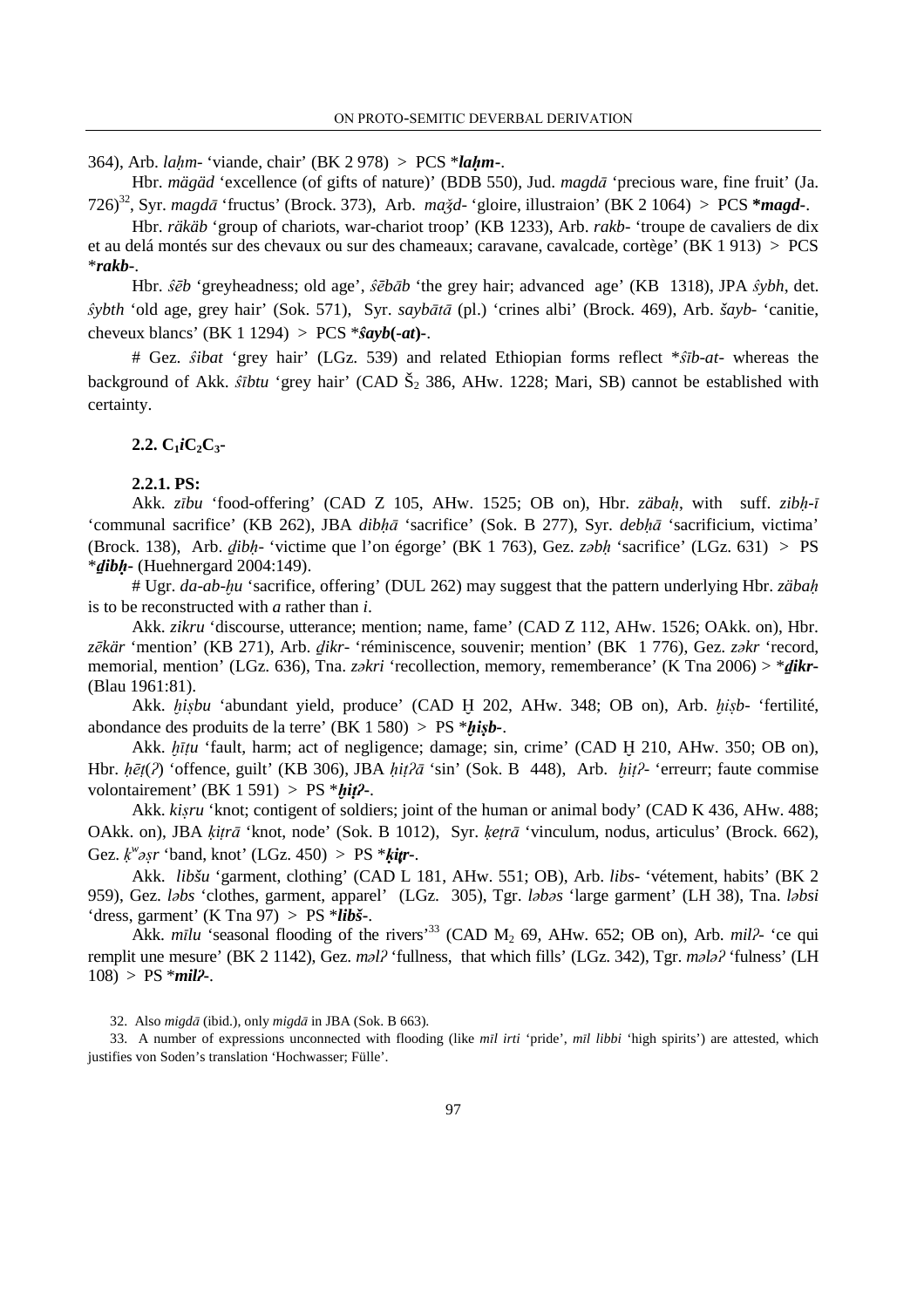Akk. *mišlu* 'half; midpoint, center, middle' (CAD M<sub>2</sub> 126, AHw. 661; OA, OB on), Arb. *mitl-*'ressemblance, image de...' (BK 2 1061), Gez. *m*ə*sl* 'likeness, similarity, form, figure, image, parable, proverb' (LGz. 365), Tna. *m*ə*sli* 'resemblance, image' (K Tna 384) > PS \**mi*ṯ*l***-**.

Akk. *niklu* 'ingenuity; trick, deception' (CAD N<sub>2</sub> 231, AHw. 789; SB, NA, NB)<sup>34</sup>, Hbr. \**nēkäl* (in *nikl-ē-häm*) 'deceitfulness' (KB 699), JBA *niklā* 'deceit' (Sok. B 751), Syr. *neklā* 'dolus, fraus' (Brock. 429) > PS \**nikl-*.

Akk. *nikru* 'split wood or reed' (CAD N<sub>2</sub> 252, AHw. 792; OB), Jud. *nikrā* 'cleft' (Ja. 935), Syr. *ne*ḳ*r*¿ 'fragmentum' (Brock. 448), Arb. *ni*ḳ*r*- 'creux qui traverse le noyeau de la datte dans sa longueur'  $(BK \ 2 \ 1323) > PS *nikr$ 

Akk. *pi*ṭ*ru* 'fissure, split; undoing; separation' (CAD P 449, AHw. 871; OB on), Arb. *fi*ṭ*r*- 'rupture du jeûné (BK 2 611) > PS \**pi*ṭ*r***-**.

Akk. *sikru* 'dam, weir; seclusion, cloistering' (CAD S 259, AHw. 1043; OB on), Arb. *sikr*- 'digue; endiguement' (BK 1 1113) > PS \**sikr***-**.

Akk. §*irpu* 'red dyed wool (or fabric); colored spot' (CAD Ṣ 208, AHw. 1092; OB on), Arb. §*irf*- 'espèce de couleur rouge avec laquelle on teint les courroies des chaussures' (BK 1 1333) > PS \*ṣ*irp***-**.

Akk. *šiķlu* 'shekel (a measure of weight)' (CAD Š<sub>3</sub> 96, AHw. 1248; OAkk. on), Hbr. *šäķäl*, pl. constr. *ši*ḳ*l*ē 'weight, weightiness, a specific weight, a shekel' (KB 1643), JBA *ti*ḳ*l*¿ 'weight, shekel' (Sok. B 1206), Syr. *tek*<sup>l</sup> $\bar{a}$  'onus' (Brock. 831), Arb. *tik*<sup> $l$ </sup>- 'fardeau, charge, tout ce qui est pesant; poids' (BK 1 230) > PS \*ṯ*i*ḳ*l***-**.(Huehnergard 2004:12),

 Akk. *wildu* 'offspring, progeny' (CAD I 71, AHw. 1496; OB on), Arb. *wild*- 'né, procréé, enfanté' (BK 2 1602) > PS \**wild***-**.

## **2.2.2. PWS:**

Hbr. hēräm 'ban, what is banned' (KB 354), JBA hirmā 'ban' (Sok. B 459), Syr. hermā 'interdictio, detestatio' (Brock. 257), Arb. *hirm*- 'action défendue, illicite' (BK 1 414), Gez. *harm* 'forbiden thing' (LGz. 242), Tna. ḥə*rmi* 'illicit, forbidden or prohibited thing' (K Tna 185) > PWS \*ḥ*irm-*.

Hbr. *käpäl*, du. *kipl*-*ayim* 'doubling; the double' (KB 493), JPA *kyplh* 'double' (Sok. 266), Arb. *kifl*- 'le double; part, portion, lot' (BK 2 916), Gez. *k*ə*fl* 'part, portion, share, lot' (LGz. 276), Tna. *k*ə*fli* 'portion, share, part' (K Tna 1691), Amh. *k*ə*f*ə*l* 'part, room' (K 1460) > PWS \**kipl***-**.

Hbr. *sētär* 'covering, protection, secrecy' (KB 772), JBA *sitrā* 'secrecy' (Sok. B 1033), Syr. *setrā* 'secretum' (Brock. 502), Arb. *sitr-* 'voile, rideau; abri, protection' (BK 1 1049), Tgr. *s*ə*t*ə*r* 'the hiding' (LH 186), Tna. *s*ə*tri* 'mistery' (K Tna 712), Sel. *s*ə*t*ə*r* 'hidden place' (LGur. 566) > PWS \**sitr***-**.

Hbr. *šēma*s 'report, news' (KB 1575), Jud. *šimsā* 'report, fame' (Ja. 1599), Syr. *šemsā* 'auditus, fama' (Brock. 786), Arb. *sim*ʕ- 'audition, réputation, bon nom' (BK 1 1140), Gez. *s*ə*m*ʕ 'rumor, news, testimony' (LGz. 501) > PWS \**šim*ʕ**-** (Huehnergard 2004:149).

#### **2.2.3. PCS:**

Hbr. *sebär* 'the one of the two opposing sides; side, edge; bank' (KB 781), JBA *sibra* 'side, bank' (Sok. B 851), Syr. *febrā* 'transitus, ripa ulterior' (Brock. 508), Arb. *fibr*- 'rive, bord, rivage' (BK 2 153) > PCS \*ʕ*ibr***-**.

Hbr. ḥē*pä*§ 'joy, delight; wish; matter, business' (KB 340), Arb. ḥ*if*d- 'attention, vigilance; soin'  $(BK 1 460) > PCS * *hipt-*.$ 

34. Better attested is *nikiltu* 'ingenuity, skillful work; trick, cunning, deception' (CAD N<sub>2</sub> 220, AHw. 788).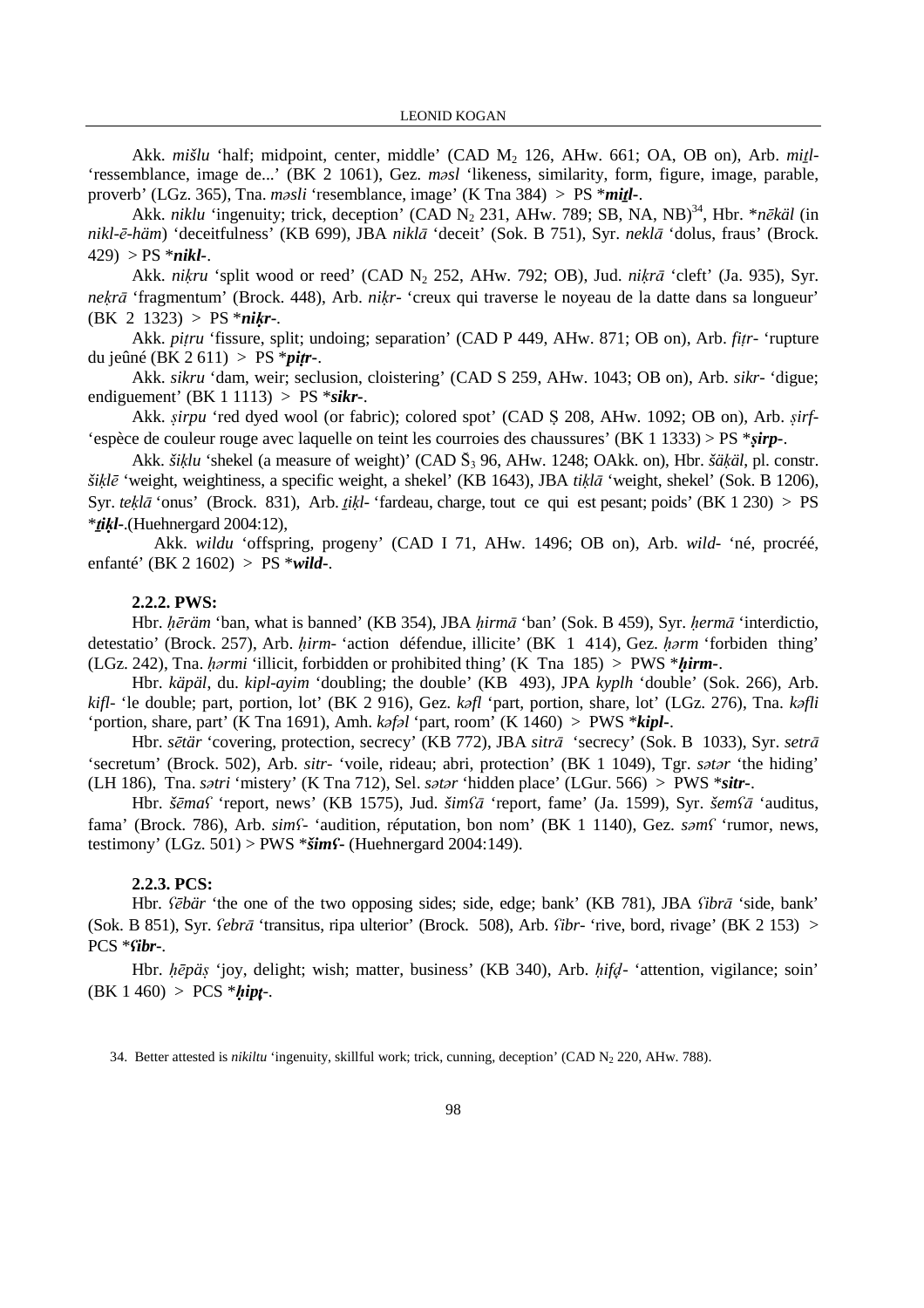Hbr. *šēpäl* 'lowliness, humiliation' (KB 1632), Syr. *šeplā* 'humiliatio' (Brock. 795), Arb. *sifl*-'abaissement, humilité' (BK 1 1102) > PCS \**šipl***-.** 

#### **2.3.**  $C_1iC_2C_3$ -at-

### **2.3.1. PWS:**

Hbr.  $\kappa$ *in*<sup>2</sup> $\bar{a}$  'zeal' (KB 1110), Jud.  $\kappa$ *in*<sup>2</sup> $\bar{a}$  'jealousy, envy, passion' (Ja. 1388), Syr.  $\kappa$ *ene*(2)<sup>t $\bar{a}$ </sup> 'studium' (Brock. 675), Gez. ḳə*n*ʔ*at* 'jelousy' (LGz. 433)<sup>35</sup>, Tgr. ḳə*n*ʔ*at* 'jelousy, envy' (LH 252), Har. ḳ*iñat* 'envy' (LHar. 127) > PWS \*ḳ*in*ʔ**-***at***-**.

### **2.4.**  $C_1 u C_2 C_3$

### **2.4.1. PS:**

Akk. *uklu* 'Verpflegung', *ukultu* 'Verpflegung, Lebensmittel, Kost' (AHw. 1406; OA, OB on), Hbr. ʔō*käl*, ʔ*okl*¿ 'food, nourishment' (KB 47), JBA ʔ*ukl*¿ 'food' (Sok. B 88), Syr. ʔ*ukl*¿ 'cibus' (Brock. 17), Arb. ʔ*ukl*- 'tout ce qui se mange: aliment, nourriture', ʔ*uklat*- 'morceau, bouchée' (BK 1 43), Gez. ʔə*kl* 'food, bread, corn, fodder' (LGz. 15, with references to other Eth.) > PS \*ʔ*ukl***-**, \*ʔ*ukl***-***at***-**.

Akk. *urku* 'Länge' (AHw. 1431; OAkk., OA, NA), Hbr. *?ōräk* 'length' (KB 88), JBA *?urkā* id. (Sok. B 96), Syr.  $\frac{\partial w}{\partial x}$  'longitudo' (Brock. 49) > PS \* $\frac{\partial w}{\partial x}$ . (Huehnergard 2004:149).

Akk. *bu*ʔ*šu*, *b*´*šu* 'stench' (CAD B 352, AHw. 143; SB), Hbr. *b*əʔō*š* 'stench' (KB 107), Arb. *bu*ʔ*s*- 'malheur, adversité' (BK 1 79) >  $PS * bu2\$ 

Akk. *kudmu* 'early times, early existence; front (in prepositional use)' (CAD O 295, AHw. 926; OB on), Hbr. pB. *ķōdäm* 'before' (Ja. 1324), Syr. *ķudmā* 'pars primaria; ante, coram' (Brock. 647), Arb. ḳ*udm*- 'le devant, la première ligne', ḳ*udma<sup>n</sup>* 'devant' (BK 2 690), Gez. ḳə*dm* 'beginning, front, start, precedence', ḳə*dma* 'before, in front' (LGz. 421), Tna. ḳə*dmi* 'front, front part; before, prior to' (K Tna. 1035) > PS \*ḳ*udm***-**.

Akk. *mut*ḳ*u* 'sweetness' (CAD M2 302, AHw. 688; SB), Hbr. *m*ō*tä*ḳ id. (KB 656) > PS \**mut*ḳ*-*.

Akk. *šuplu* 'depth' (CAD S3 324, AHw. 1280; OB on), Syr. *šupl*¿ 'humilitas' (Brock. 795), Arb. *sufl*- 'abaissement, humilité', *sufl*-*iyy*- 'bas, inférieur' (BK 1 1102) > PS \**šupl***-**.

Akk. §*ulmu* 'black spot, blackness' (CAD Ṣ 240, AHw. 1110; OA, OB on), Arb. d*ulm*- 'obscurité, ténébres' (BK 2 140), Tgr. §ə*l*ə*m* 'blackness, darkness' (LH 632), Tna. §ə*lmi* 'blackness' (K Tna 2542) > PS \*t*ulm*-.

#### **2.4.2. PWS:**

Hbr. ṭō*har* 'clearness; purifying' (KB 370), Arb. ṭ*uhr*- 'état de pureté d'une femme' (BK 1 114), Gez.  $\tau$ *ishr* 'purity, chastity' (LGz. 589) > PWS \* $\tau$ *uhr*-.

#### **2.4.3. PCS:**

Hbr. *fōmä*ķ 'depth' (KB 849), JBA *fumķā* 'depth' (Sok. B 847), Syr. *fumķā* 'profunditas, altitudo' (Brock. 531), Arb. ʕ*um*ḳ- 'profondeur (d'un puits etc.)' (BK 2 369) > PCS \*ʕ*um*ḳ**-**36 .

Hbr. ʕō*näg* 'pleasure' (KB 851), Arb. ɣ*un*∵- 'agaceries, oeillades, minauderies' (BK 2 510) > PCS \*ɣ*ung***-**.

36. This is one of the very few common derivatives admitted as reconstructible by Fox (2003:62).

<sup>35.</sup> The variant ḳ*an*ʔ*at* is qualified as rare in LLA 445.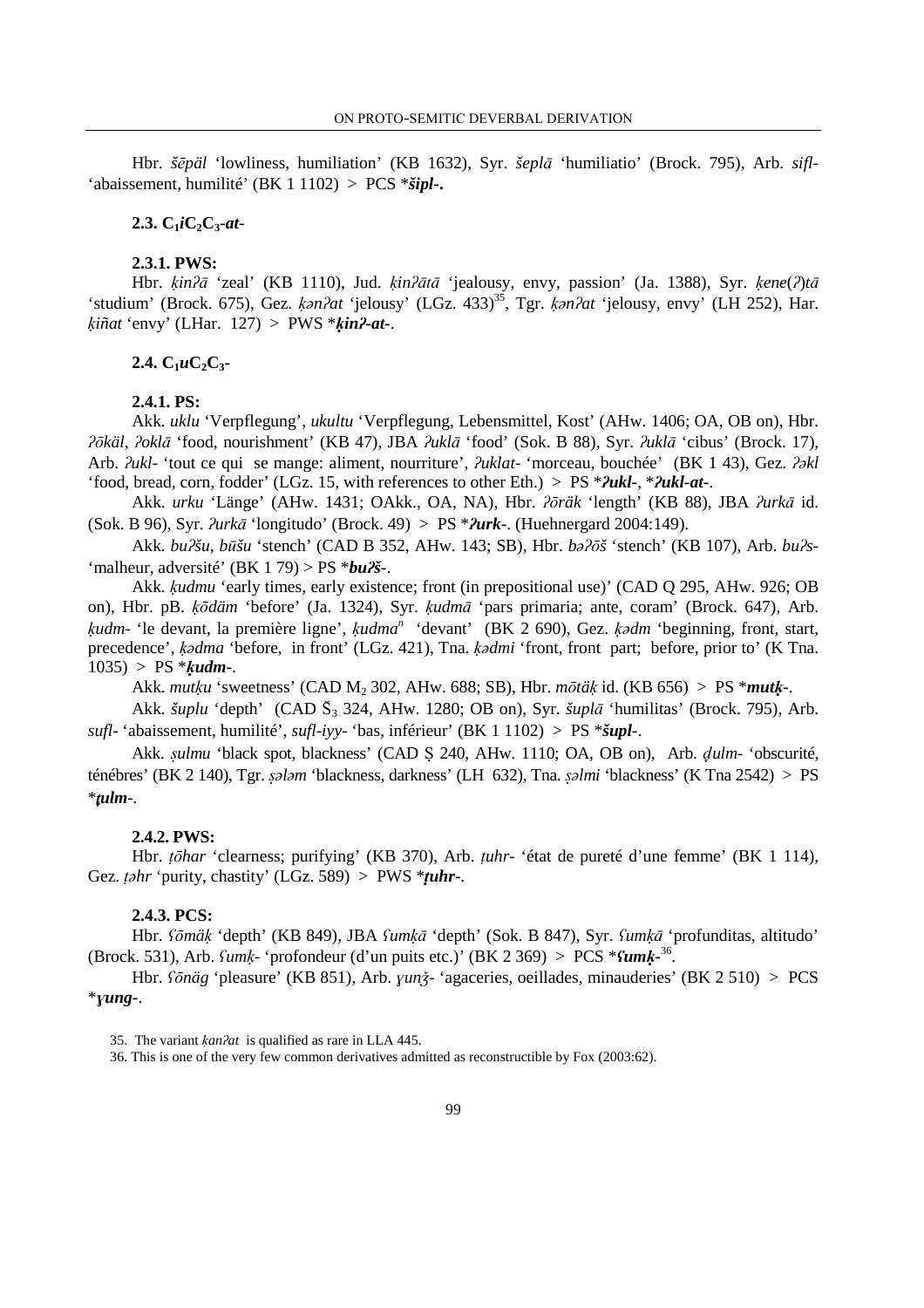Hbr.  $h\bar{\phi}d\tilde{a}\tilde{s}$  'new moon' (KB 294), Arb.  $hud_z$  'tout événement nouveau, récent' (BK 1 390) > PCS \*hudt-.

Hbr. *hōsär* 'want' (KB 338), Arb. *husr*- 'perte, dommage qu'on éprouve' (BK 1 571) > PCS \**husr*-.

Hbr. *kodäš* 'something holy' (KB 1076), JBA *kudšā* 'holiness' (Sok. B 989), Syr. *kudšā* 'sacrum sanctitas' (Brock. 649), Arb. ḳuds- 'purete, saintete' (BK 2 687) > PCS \*ḳ*udš*-.

# Gez.  $k\%$ ds 'sanctuary, Jerusalem' (LGz. 423) must be borrowed from Arabic as suggested by Leslau.

Hbr.  $n\bar{\phi}$ am 'kindness' (KB 706), Arb.  $nufm$ - 'vie menee dans l'abondance et les plaisirs; prospérité, bonheur; plaisir' (BK 2 1298) > PCS \**nu*ȥ*m*-.

Hbr. yōšär 'straightness, honesty' (KB 450), Arb. yusr- 'facilité de caractère, douceur' (BK 2 1628) > PCS \**yušr*-.

## 2.5.  $C_1 u C_2 C_3 \cdot at$

#### **2.5.1. PWS:**

Hbr. *korhā* 'bald patch' (KB 1141), JPA *kwrhh*, det. *kwrhth* 'baldness' (Sok. 484), Syr. *kurhotā* 'calvitium' (Brock. 694), Arb. *kurhat*- 'petite tache blanche au front d'un cheval' (BK 2 707), Gez. ḳɀǩrhat 'clipping, shaving, tonsure' (LGz. 441) > PWS \*ḳ*ur*ḥ*at-*.

## **2.5.2. PCS:**

Hbr.  $\hat{s}$ ob $\hat{s}$  'satiation' (KB 1304), Arb.  $\hat{s}$ ub $\hat{s}$ at- 'ce qui suffit pour rassasier qn. en une seule fois, morceau suffisant' (BK 1 1185) > PCS \*s<sup>3</sup>*ub Sat-*.

## $2.6. C_1aC_2aC_3$

### **2.6.1. PS:**

Akk. *ķatnu*, fem. *ķatantu* 'thin, fine, narrow' (CAD Q 173, AHw. 908; OAkk. on), Hbr. *ķātān* 'small' (KB 1092) > PS \*ḳ*a*ṭ*an***-.** 

Akk. *wakru*, fem. *wakartu* 'rare, in short supply, scarce' (CAD A<sub>2</sub> 207, AHw. 1461; OAkk. on), Hbr. *yākār* 'scarce, precious, valuable' (KB 432) > PS \**wakar*-.

Akk. išaru 'normal, regular, straight' (CAD I 224, 392; OAkk. on), Hbr. yāšār 'straight; level, smooth; proper, right' (KB 450) > PS \**yašar-*.

#### **2.6.2a. PWS (substantives):**

Hbr. *rā<sup>ç</sup>āb* 'hunger' (KB 1257), Arb. *rayab*- 'désir, penchant irrésistible pour quelque chose' (BK 1 887), Gez. *rahab* 'hunger, famine' (LGz. 468), Tgr. *rähab* 'hunger' (LH 147), Tna. *rähab* id. (K Tna. 544), Amh. *rab* id. (K 392), Har. rahab id. (LHar 134) > PWS \**ra*ɣ*ab***-**.

#### **2.6.2b. PWS (adjectives):**

Ugr. *la*-*ba*-*nu* 'white' (DUL 490), Pho. *labon* (in the plant name *abiblabon*, Friedrich-Röllig-Guzzo 1999:40), Hbr. *lābān* 'white' (KB 517), Arb. *laban*- 'lait, lait aigre' (BK 2 962), Mhr. *əwbōn* 'white' (JM 251), Hrs.  $\partial l\bar{\partial}$ n id. (JH 83), Jib. *lūn* id. (JJ 159), Soq. *libehon* id. (LS 228) > PWS \**laban*-.

# As pointed out in Bulakh 2004:270, the semantic shift from 'white' to 'milk' in Arabic is likely.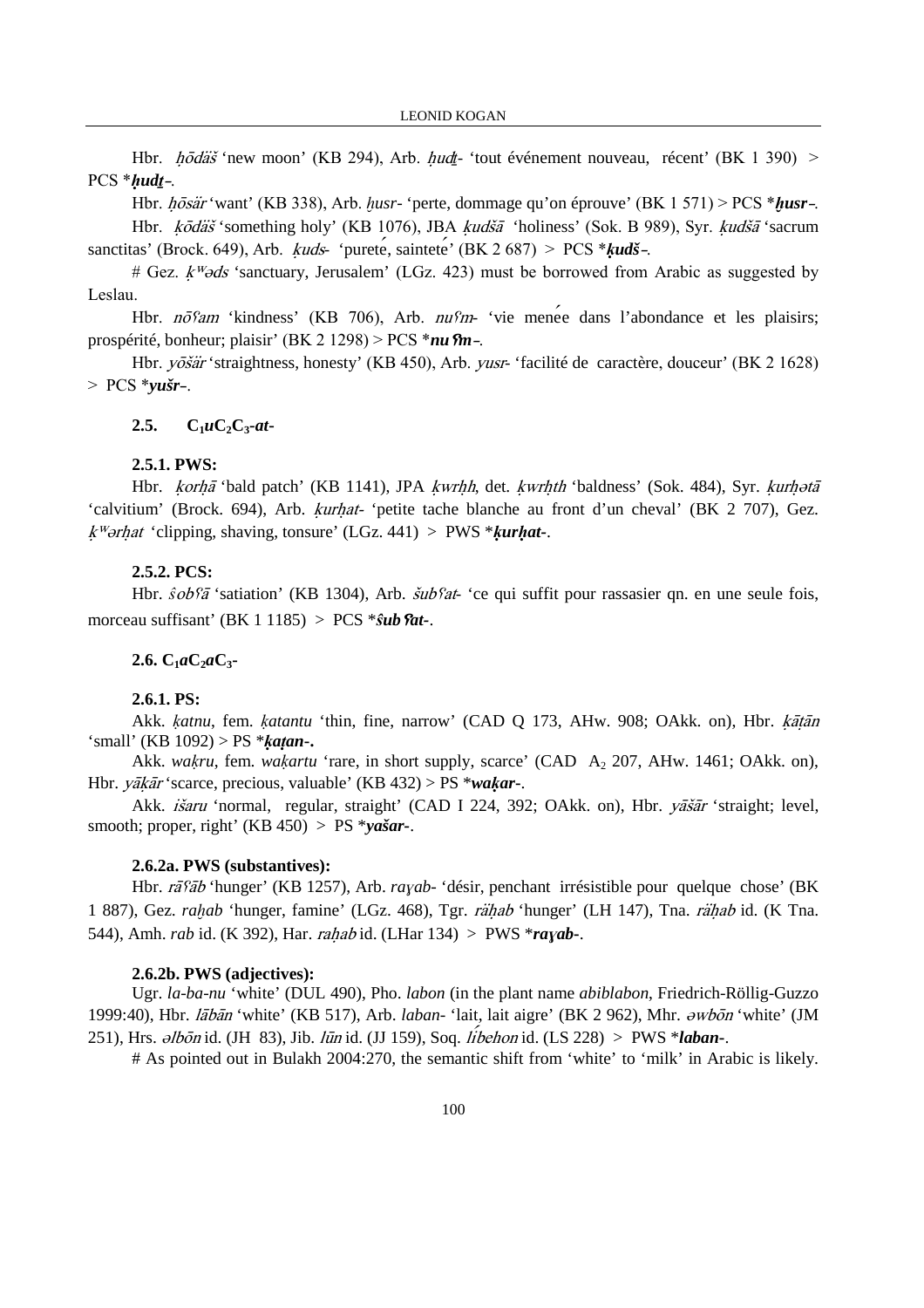Reconstruction of the proto-MSA adjective 'white' as \**laban*- appears justified (for Soq. *lí*behon < \**laban*- cf., e. g., diḳehon 'beard' < \*ḏaḳan-), yet not entirely certain.

#### **2.6.3a. PCS (substantives):**

Hbr.  $\delta \vec{a}$ māl 'trouble, labour, toil', JBA  $\delta$ amla 'work, income' (Sok. B 870), Syr.  $\delta$ amla 'labor, fructus laboris' (Brock. 530), Arb. ʕ*amal*- 'ouvrage, travail, occupation' (BK 2 370) > PCS \*ʕ*amal***-**37 .

Hbr. *māšāl* 'saying, proverb' (KB 648), JBA *matlā* 'parable' (Sok. B 721), Syr. *matlā* 'simile, parabola' (Brock. 409), Arb. *matal*- 'semblable à un autre, pareil, pair; ressemblance, image, similitude; allégorie, parabole, proverbe' (BK 2 1061) > PCS \**ma*ṯ*al*-.

# Tgr. *mäsäl* 'proverb, parable' (LH 118) is likely an Arabism.

Hbr.  $y\bar{a}g\bar{a}f'$  'product of labour' (KB 386), Arb. wa $\dot{a}gf'$  'douleur, mal qu'on éprouve' (BK 2 1492) > PCS \**waga*ʕ**-**.

Hbr. *yārāk* 'greens, vegetables' (KB 440), JBA *yarkā* 'vegetables' (Sok. B 543), Syr. *yarkā* 'olera' (Brock. 309), Arb. *wara*ḳ- 'feuilles, feuillage (d'arbre)' (BK 2 1522) > PCS \**wara*ḳ**-**.

#### **2.6.3b. PCS (adjectives):**

Hbr. hādāš 'new, fresh' (KB 294), JBA hadat, det. hadtā 'new' (Sok. B 433), Syr. hattā 'novus' (Brock. 217), Arb. *hadat*- 'jeune homme; nouveau, jeune' (BK 1 390) > PCS \*hada*t*-<sup>38</sup>.

 $#$  Akk. *eššu* does not yield any decisive evidence about the thematic vowel: as is well known, the usual feminine form of this adjective is *essetu*. The very few *e*-DI-IS- $tu(m)$  forms listed in CAD E 374, AHw. 258, 1555 can perhaps be read as  $e-de-e\zeta_{15}-t\iota(m)$ , cf. Fox 2003:170.

Hbr.  $h\bar{\tilde{a}}k\bar{\tilde{a}}m$  'skilful; clever, experienced; wise' (KB 314)<sup>39</sup>, Arb. hakam- 'juge, arbitre; viellard' (BK 1 471) > PCS \*ḥ*akam-*.

## $2.7. C_1aC_2aC_3$ **-***at*

#### **2.7.1. PWS:**

Hbr. *bərākā* 'blessing' (KB 161), Arb. *barakat*- 'bénédiction de Dieu; félicité, bonheur' (BK 2 117), Gez. *barakat* 'blessing, benediction' (LGz. 105) > PWS \**barak***-***at***-**.

# A chain of culturally determined borrowings cannot be excluded. In Aramaic the original wordstructure has been altered, cf. JPA bärk∂tā (Sok. 114), Syr. burk∂tā (Brock. 96).

#### **2.7.2. PCS:**

Hbr. nošāmā 'movement of air; breath, breath of life; living being' (KB 730), Syr. nošamtā 'spiritus, anima' (Brock. 451), Arb. *nasam-* 'léger souffle du vent; souffle de la vie, esprits vitaux; homme, genre humain', *nasamat*- 'respiration; souffle de la vie; asthme' (BK 2 1253) > PCS \**našam***(***-at***)**-.

37. For this comparison cf. Fox 2003:160, 164.

38. For this comparison cf. Fox 2003:164, 170. It is uncertain whether -*e*- in the st. abs. hdetin Syriac indeed points to an original  $*_i$  as one may infer from Fox 2003:170 ( $-e$ - is by far the most frequent epenthetic vowel for all original  $^*C\text{V}C(\text{V})C$ patterns in Syriac, Nöldeke 1904:63). Admittedly, Fox lists Syr. *hattā* under both \*C<sub>1</sub>aC<sub>2</sub>aC<sub>3</sub>- and \*C<sub>1</sub>aC<sub>2</sub>iC<sub>3</sub>-.

39. For early precedents v.  $ha-ka-[ma-]am$ ,  $ha-[k]a-mu-um$  in OB Mari (ARM 14 3:15, Durand 2006:28), in my opinion, almost certainly West Semitisms (cf. Streck 2000:90-1).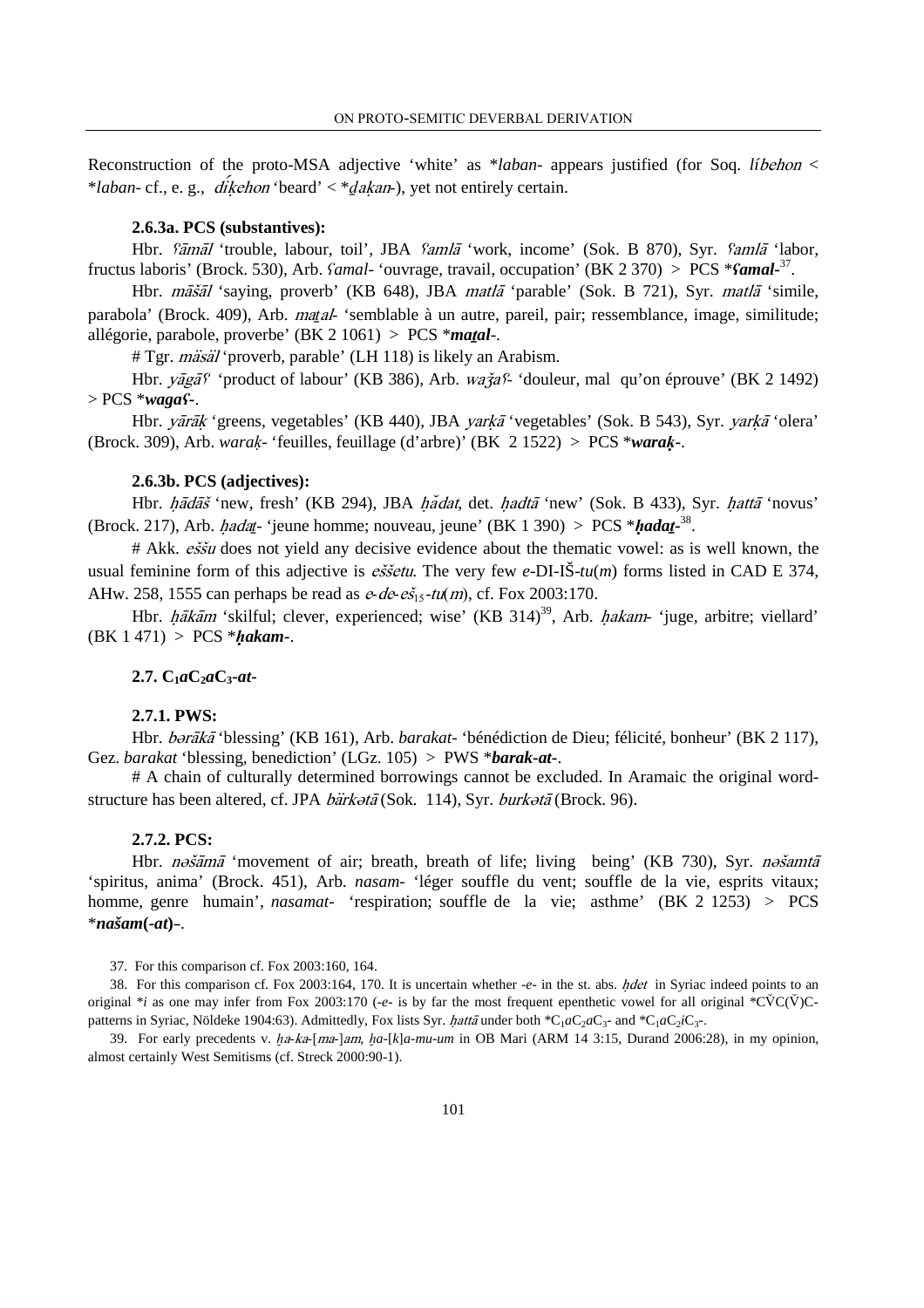$2.8$ *C***<sub>1</sub>***a***<b>C**<sub>2</sub>*i***C**<sub>3</sub>**-**

**2.8.1. PS:** 

Akk. *bīšu* 'malodorous; of bad quality; evil' (CAD B 270, AHw. 131; Boghazköy, SB, NB, LB), JBA bīš, det. bīšā 'bad, evil, foul' (Sok. B 206), Arb. *ba?is*- 'accablé de malheurs, misérable' (BK 1 80) > PS  $*ba$   $\tilde{a}$ *i*<sub>2</sub>**-**.

Akk. *bašlu*, fem. *bašiltu* 'ripe, mature (fruit and animals); cooked, prepared, boiled' (CAD B 140, AHw. 111; MB on), Hbr.  $b\tilde{a}\tilde{s}\tilde{e}l'$  boiled' (KB 164), Jud.  $b\tilde{a}\tilde{s}l\tilde{a}'$  'boiled' (Ja. 199)<sup>40</sup> > PS \* $b\tilde{a}\tilde{s}il-$ .

Akk. emsu, fem. emistu 'sour' (CAD E 152, AHw. 215; OB on), Hbr. hāmes 'leavened' (KB 329) > PS \*ḥ*amî*ṣ*-*.

Akk. *kabtu*, fem. *kabittu* 'heavy' (CAD K 24, AHw. 418; OA, OB on), Hbr. *kābēd* id. (KB 456) > PS \**kabid***-**41 .

Akk. (Ass.)<sup>42</sup> marsu, fem. maristu 'sick, diseased; difficult, inaccessible, severe' (CAD  $M_1$  291; OA on), Jud. *maras* 'sick, suffering' (Ja. 845), Syr. mars<sup>a</sup> 'aegrotus, debilis' (Brock. 405), Arb. marid-'malade' (BK 2 1091) > PS \**mari*s-.

Akk. *malû*, fem. *malītu* (CAD M<sub>1</sub> 173, AHw. 596; OAkk. on), Hbr. *māl*ζ *ή* (KB 584), Jud. *məlī*, det. *malyā* (Ja. 789), Syr. *male*(?) (Brock. 388), Arb. *mali*? (BK 2 1143) 'full' > PS \**mali*?-.

Akk. *mītu*, Ass. *mētu* (CAD M<sub>2</sub> 140, AHw. 663; OAkk. on), Hbr. *mēt* (KB 562), Syr. *mēt* (Brock. 378), Arb. *mayyit*- (BK 2 1166) 'dead' > PS \**mawit***-**.

Akk.  $\check{salmu}$ , fem.  $\check{salim}tu$  'healthy, sound' (CAD  $\check{S}_1$  256, AHw. 1149; OA, OB on), Hbr.  $\check{sal\,}$ 'intact, complete' (KB 1538), JBA šəlēm 'complete' (Sok. B 1150), Syr. šəlem, det. šalmā 'sanus, integer' (Brock. 782) > PS \**šalim-*.

Akk. *šaplu*, fem. *šapiltu* 'low, lower, nether; lowly person' (CAD  $\bar{S}_1$  468, AHw. 1174; OAkk. on), Hbr. pl 'low' (KB 1632), Syr. ǩpel 'humiliatus, humilis' (Brock. 795), Arb. *safil*- 'vil, bas, ignoble' (BK 1 1102) > PS \**šapil***-**.

Akk. *šebu*, fem. *šebītu* 'sated' (CAD  $\bar{S}_2$  251; OB on)<sup>43</sup>, Hbr. *sābēas* 'satiated, safisfied' (KB 1304), Syr.  $sab\bar{a}$  'satiatus' (Brock. 456) > PCS  $*\hat{s}abi\bar{s}$ -.

Akk. *salmu* 'black (as a natural color); dark (as a morbid or otherwise abnormal discoloration)' (CAD S 77, AHw. 1078; OAkk. on), Arb. d*alim*- 'sombre, obscur' (BK 2 141) > PS \*t*alim***-**.

Akk. samû, fem. samītu (CAD S 95, AHw. 1081; OB on), Hbr. sāmē(?) (KB 1032), Arb. dami?-(BK 2 142) 'thirsty' > PS **\***t*ami*ʔ**-**.

42. In Bab. maruštu.

43. Interpreted as  $\delta \epsilon \delta \hat{u}$ ,  $\delta \epsilon \delta \bar{u}$  in AHw. 1207.

<sup>40.</sup> Scarcely attested, likely a Hebraism.

<sup>41.</sup> This is one of the very few PS derivatives admitted in Fox 2003 (e. g., "an adjective such as \**kabid* 'heavy', which exists in a number of Semitic languages and so is reconstructed for PS" on p. 61 of that study). As far as I can see, languages presumably preserving this hypothetic PS adjective are Akkadian and Hebrew only. However, there are some reasons to suppose that what Fox actually means is the substantive \**kabid*- 'liver' (note that Hbr. *k*ā*b*ē*d* is translated as 'heavy, liver' on p. 43 of Fox's study whereas \**kabid*- 'liver' is missing from the list of isolated nouns on pp. 72-87). In my opinion, this automatic identification of the well-reconstructible and virtually pan-Semitic substantive \**kabid*- 'liver' with the rather poorly attested adjective \**kabid*- 'heavy' is methodologically unwarranted.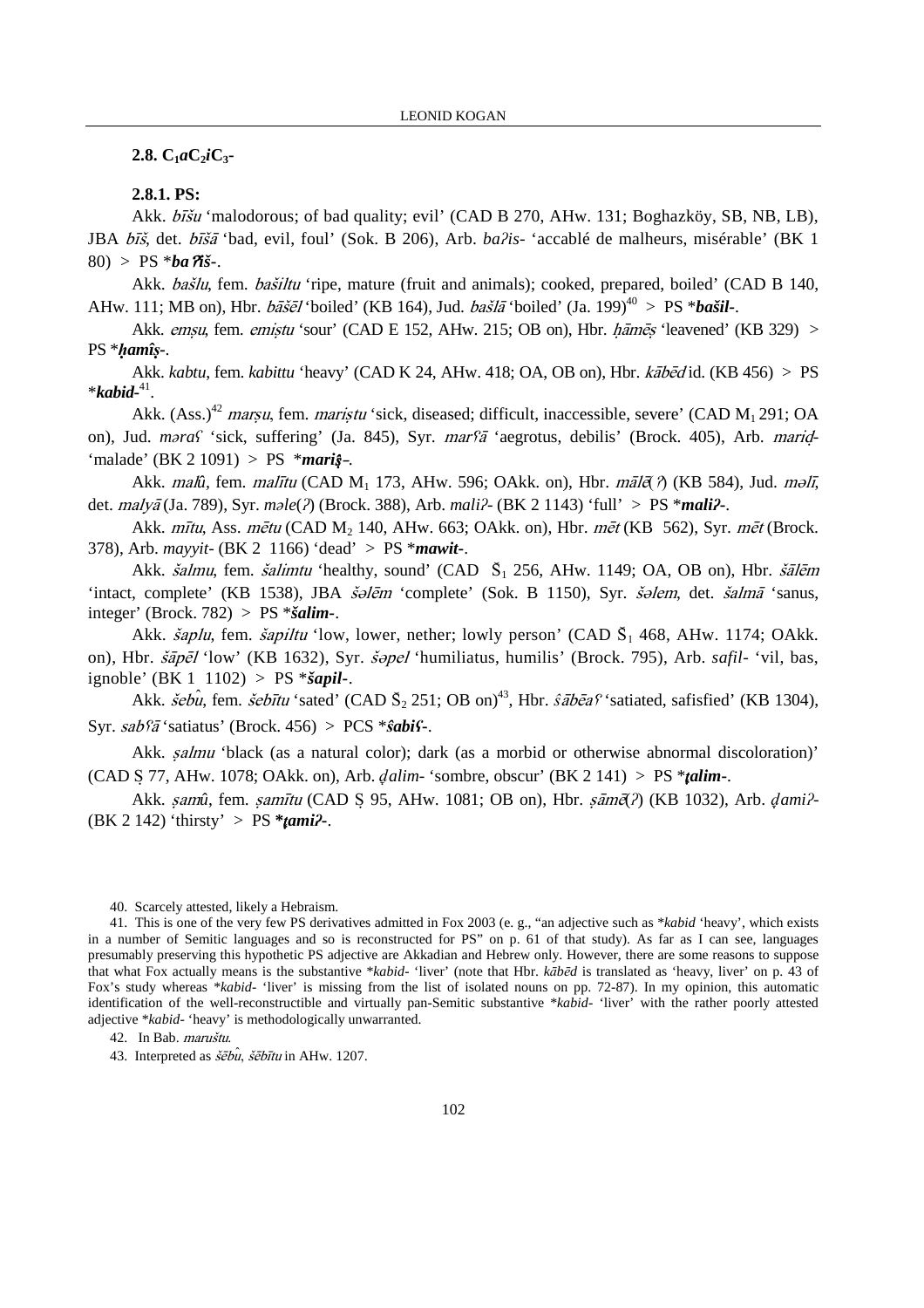### **2.8.2. PCS:**

Hbr.  $\hat{i}$ ašem 'guilty' (KB 96), Arb.  $\hat{i}$ atim- 'criminel, coupable' (BK 2 12) > PCS \* $\hat{i}$ atim-.

Hbr. *fāmēl* 'burdened with grief; workman, worker' (KB 845), Arb. *famil*- 'qui travaille, qui fait un ouvrage' (BK 2 371) > PCS \*ʕ*amil***-**.

Hbr.  $d\overline{a}w\overline{a}$  'faint, sick' (KB 216), Arb.  $dawi^n$  'malade' (BK 1756) > PCS \* $dawiy$ -.

Hbr. *hārēb* 'waste, desolate' (KB 349), Arb. *harib*- 'dépeuplé, dévasté, ruiné' (BK 1 552) > PCS \*≠*arib-*.

Hbr.  $v\bar{a}g\bar{c}a\gamma$  'weary, striving, troubled' (KB 386), Arb.  $w\bar{a}\gamma\gamma$  'qui éprouve une douleur, des douleurs' (BK 2 1492) > PCS \**wagi*ʕ**-**.

Hbr. yāšēn 'asleep' (KB 448), Arb. *wasin*- 'qui est profondément endormi' (BK 2 1539) > PCS \**wašin-*.

Hbr. yābēš 'dried, dry' (KB 384), Arb. *yabis*- 'qui a séché, devenu sec' (BK 2 1622) > PCS \**yabi-*.

#### **2.9. C1***a***C2***i***C3-***at***-**

## **2.9.1. PS:**

Akk. *šapiltu* 'lower or inner part (of objects, parts of the body)' (CAD  $\tilde{S}_1$  451, AHw. 1172; OA, OB n), Hbr. *šopēlā* 'the low country on the western edge of the hills of Judaea' (KB 1633), Arb. *safilat*-'pieds (ne se dit qu'en parlant de chameau)' (BK 1 1102) > PS \**šapil-at-*.

### $2.10. C_1aC_2uC_3$

## **2.10.1. PS:**

Akk. *kerbu*, fem. *kerubtu* 'near, close, at hand' (CAD Q 214, AHw. 914; OA, OB on), Hbr. *karob* 'nearby, close' (KB  $1139$ ) > PS  $**karub*$ -.

Akk. *mat*ķu, fem. matuķtu 'sweet' (CAD M<sub>1</sub> 413, AHw. 633; OAkk. on), Hbr. mātōk id. (KB 656) > PS \**matu*ḳ*-*.

Akk. *ratbu*, fem. *ratubtu* 'moist, fresh, live' (CAD R 218, AHw. 963; OB on), Hbr. *rātōb* 'in sap'  $(KB 1223) > PS * *ratub*$ .

Akk. *warku*, fem. *waruktu* 'yellow, green' (CAD A<sub>2</sub> 300, AHw. 1470; OA, OB on), Hbr. *yarōk* 'greenery' (KB 437), pB. 'light-colored, yellow or greenish' (Ja. 595) > PS \**waru*ḳ**-**.

## **2.11.**  $C_1aC_2C_2$

## **2.11.1. PS:**

Akk. *da*ḳḳ*u* 'small (child); small' (CAD D 107, AHw. 163; OAkk. on), Hbr. *da*ḳ 'scarce, fine, small' (KB 229), JBA *dakkā* 'pupil' (Sok. B 348), Gez. *dakk* 'little ones, children, sons' (LGz. 140), Tna. dḳḳi 'children' (K Tna 2102) > PS \**da*ḳḳ**-**.

Akk. *eddu* 'pointed' (CAD E 23, AHw. 185; OB on), Hbr. had 'sharp' (KB 291) > PS \*ḥ*add-*.

Akk. *emmu* 'hot' (CAD E 150, AHw. 214; OB on), Hbr. ham, pl. hamm-im 'hot' (KB 325) > PS \*ḥ*amm-*.

Akk. ḳ*allu* 'light; of low standing; small, few, young' (CAD Q 62, AHw. 894; OB), Hbr. ḳ*al* 'light, nimble, rapid' (KB 1100) > PS \*ḳ*all***-**.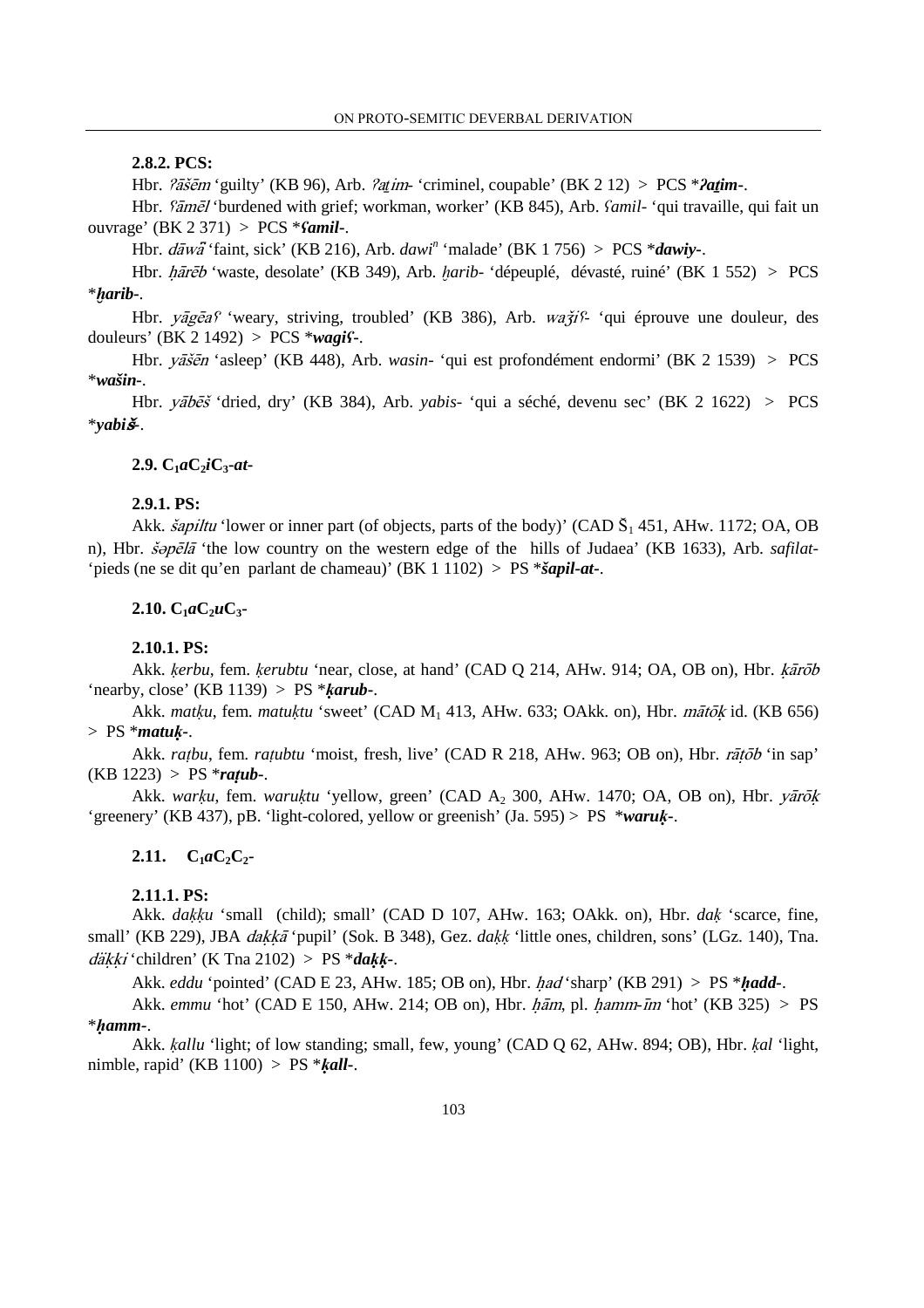Akk. *marru* 'bitter' (CAD M1 286, AHw. 612; OB Mari on), Hbr. *mar* id. (KB 629) > PS \**marr-*.

Akk. *ra*ḳḳ*u* 'thin, light, flat' (CAD R 171, AHw. 958; OA, OB on), Hbr. *ra*ḳ 'thin, gaunt' (KB 1286), Arb. *ra*ḳḳ- 'mince, fin' (BK 1 903) > PS \**ra*ḳḳ**-**.

Akk. *sarru* 'mock, false; criminal, fraudulent' (CAD S 180, 1030; OAkk. on), Hbr. *sar* 'illhumoured' (KB 768) > PS \**sarr***-**.

#### **2.11.2. PCS:**

Hbr. *bar* 'pure' (KB 153), Arb. *barr*- 'bienfaisant; libéral, généreux; vrai; pieux' (BK 1 103) > PCS \**barr***-**.

#### **2.12.**  $C_1aC_2C_2 \cdot at$

#### **2.12.1. PS:**

Akk. *sartu*, pl. *sarrātu* 'lie, falsehood, treachery; fraud, misdeed, criminal act' (CAD S 186, AHw. 769; OB on), Hbr.  $s\bar{a}r\bar{a}$  'obstinacy; falsehood' (KB 769) > PS \* $s\bar{a}rr\bar{a}t$ -.

Akk. *šallatu* 'plunder, booty, captives; capture, captivity, plundering' (CAD  $\bar{S}_1$  248, AHw. 1148; OAkk. on), Arb. *sallat*- 'vol, larcin, soustraction faite sans bruit' (BK 1 1117) > PS \**šall-at-*.

### **2.13.**  $C_1iC_2C_2 \cdot at$

#### **2.13.1. PS:**

Akk. *gizzatu* 'yield of wool or hair' (CAD G 116, AHw. 295; NB), *gizzu* 'shearing, shearings' (ibid.; OB), Hbr. gēz 'fleece' (KB 185), gizzā 'fleece, wool' (ibid. 186), Jud. gizzā, gizzotā 'fleece' (Ja. 237), Syr. gezzã 'tonsura', gezz $\partial \vec{a}$ 'vellus' (Brock. 111), Arb.  $\vec{q}$ izzat-'tonte, laine provenant d'une tonte' (BK 1 286) > PS \**gizz***-***at***-**, \**gizz***-**.

Akk. *kippatu* 'loop, hoop, tendril; circle, circumstance of a circle; circumference' (CAD K 397, AHw. 481; OB on), Hbr. pB. kippā 'arch, doorway, bow; skull-cap' (Ja. 635), Syr. keppətā 'fornix, arcus' (Brock. 339), Arb. *kiffat*- 'tout object rond; rond en bois d'un tambour de basque; cavité, orbite; filet (de chasseur)' (BK 2 910) > PS \**kipp***-***at***-**.

Akk. *middatu* 'measure (of capacity, time); measuring rod' (CAD M<sub>2</sub> 46, AHw. 650; OB on), Hbr. midda 'measured length, measurement' (KB 547), Jud. midd $\partial t$  'dimension, measure' (Ja. 733) > PS \**midd***-***at***-**.

# A different pattern in Arb. *muddat*- 'longueur, étendue' (BK 2 1076) from which Tgr. *m*oddät 'space of time, period' (LH 141) is likely borrowed.

#### **2.14.**  $C_1 u C_2 C_2$

### **2.14.1. PS:**

Akk. *ummu* 'Hitze; Fieber' (AHw. 1417; OB on), Hbr. hom 'warmth' (KB 325), JBA humma 'heat' (Sok. B 439), Syr. humma<sup>-c</sup>alor, aestus' (Brock. 238), Arb. humm- 'chaleur brûlante, excessive' (BK 1 486) > PS \*ḥ*umm-*.

#### **2.14.2. PWS:**

Hbr. kōr 'cold' (KB 1128), JBA kurrā 'cold, frost' (Sok. B 1002), Syr. kurrā (Brock. 689), Arb. ḳ*urr*- 'froid, fraîcheur' (BK 2 700), Gez. ḳʷə*rr* 'cold, coldness' (LGz. 443), Tna. ḳʷə*rri* id. (K Tna 929) > PWS \*ḳ*urr***-**.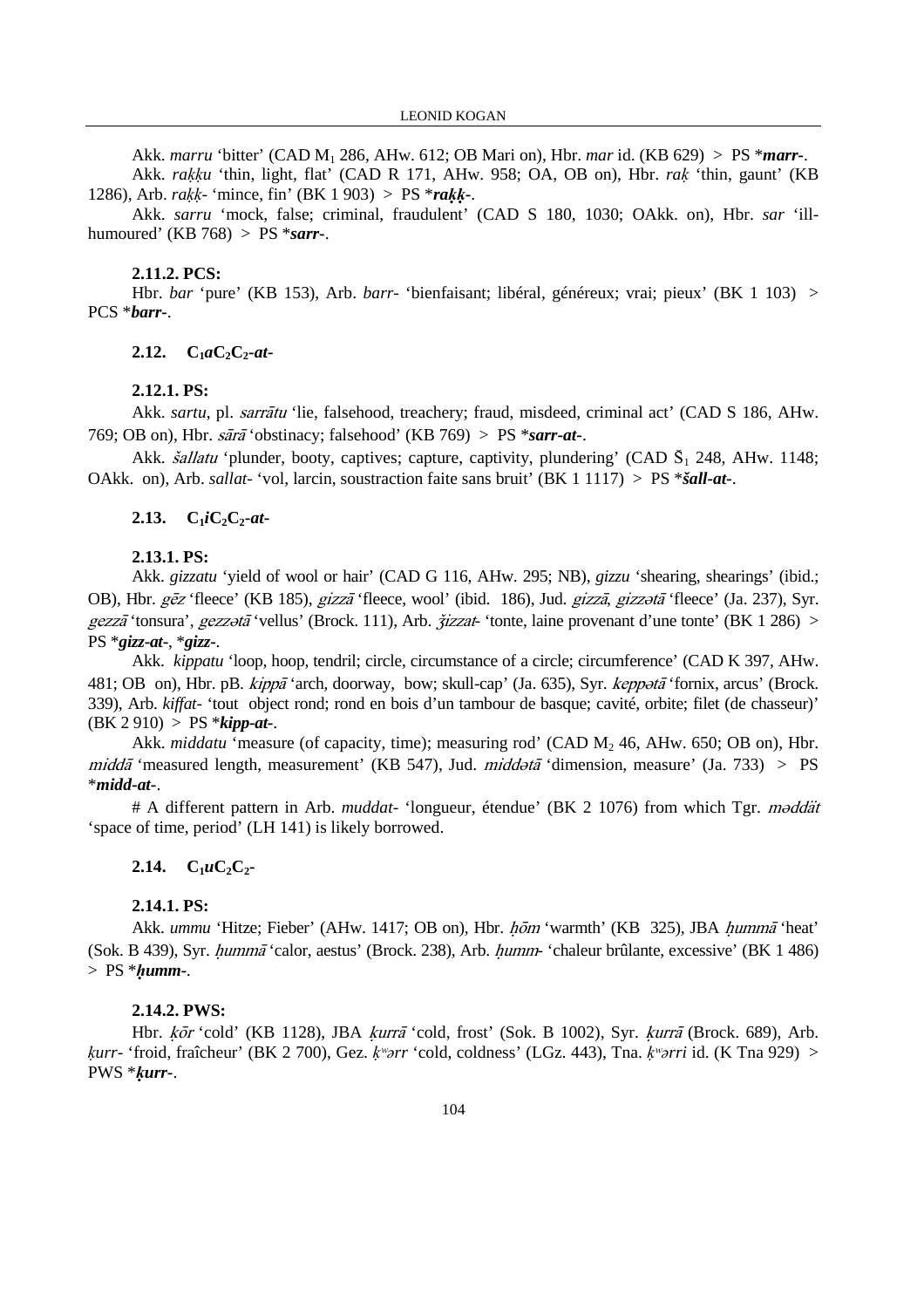## **2.14.3. PCS:**

Hbr. hol 'profane' (KB 315), JBA hulla 'weekday, unconsecrated food' (Sok. B 438), Syr. hulla 'profanum' (Brock. 231), Arb. *hull-* 'état habituel de la vie, opposé à *?ihrām*-' (BK 1 473) > PCS \**hull-*.

Hbr. rob 'quantity, wealth' (KB 1174), Jud. rubba 'multitude, larger portion, majority' (Ja. 1455), Arb. *rubb*-*a* 'souvent, il arrive souvent que...' (BK 1 799) > PCS \**rubb***-**.

### 2.15.  $C_1 u C_2 C_2 \cdot at$

### **2.15.1. PWS:**

Hbr. *mora* 'bitterness' (KB 633), Arb. *murrat*- 'amertume' (BK 2 1084), Gez. *marrat* 'bitterness'  $(LGz, 360)$ , Tna. *morrat* id. (K Tna 362) > PWS \**murr-at*- (Huehnergard 2004:149).

# Note Akk. *murru* 'bitter taste' (CAD M<sub>2</sub> 222, AHw. 676; SB) with no fem. marker.

#### **2.16.**  $C_1 \bar{u} C_3 \text{-} u \text{-}$

## **2.16.1. PS:**

Akk. *būštu* 'embarrassment' (CAD B 351, AHw. 143; OA, OB on), Hbr. *būšā* 'shame' (KB 117),  $b\bar{b}$ ssät id. (ibid. 165) > PS \* $b\bar{u}$ *t-at-*.

## **2.17.**  $C_1 \bar{a} C_3$

#### **2.17.1. PS:**

Akk. tābu 'schön, gut' (AHw. 1378; OAkk. on), Hbr. tōb 'good' (KB 370), Biblical Aramaic t□b (ibid. 1882, with references to other Arm.) > PS  $*$ *tāb*-.

## **2.18.**  $C_1aC_2\overline{C_3}$

## **2.18.1. PS:**

Akk. *astru* 'prisoner of war, captive foreigner used as worker' (CAD  $A_2$  331, AHw. 74; OB on), Hbr.  $\partial \tilde{a}$ sī*r* 'prisoner' (KB 73), Arb.  $\partial a \tilde{s}$ *ir* 'prisonnier de guerre, captif' (BK 1 32) > PS \* $\partial a \tilde{s}$ *ir*-.

# Gemination in Syr. *Passira* 'captivus' (Brock. 37) may be due to a secondary accommodation to the pattern  $C_1aC_2C_2iC_3$ , extremely common in Aramaic.

Akk. *dalīlu* 'praise, fame, glory' (CAD D 50, AHw. 154; OB on), Arb. *dalīl*- 'indice, signe; preuve, argument' (BK 1 721) > PS \**dal*ī*l-*.

#### **2.18.2. PCS:**

Hbr. nã fim 'pleasant, lovely, delightful; happiness' (KB 705), Arb. na fim- 'qui jouit de la prospérité, d'une vie de délices' (BK 2 1299) > PCS \**na* fim-.

Hbr. pātīl 'thread' (KB 990), Arb. fatīl- 'corde mince faite des fibres du palmier' (BK 2 538) > PCS \**pat*ī*l-*.

Hbr.  $s\bar{a}f\bar{i}r$  'the smaller one, the younger one, little' (KB 1041), Syr.  $s\partial\bar{f}r\bar{a}$  'contemptus, turpis' (Brock. 634), Arb.  $say\overline{i}r$  'petit, chétif' (BK 1 1342) > PCS  $***say\overline{i}r**$ .

Hbr. *yadīd* 'beloved' (KB 390), Arb. *wadīd* 'ami, amant, amoureux' (BK 2 1506) > PCS \**wadīd* -.

# Note Syr. *yaddīdā* 'amatus' (Brock. 296), with gemination possibly due to adaptation to the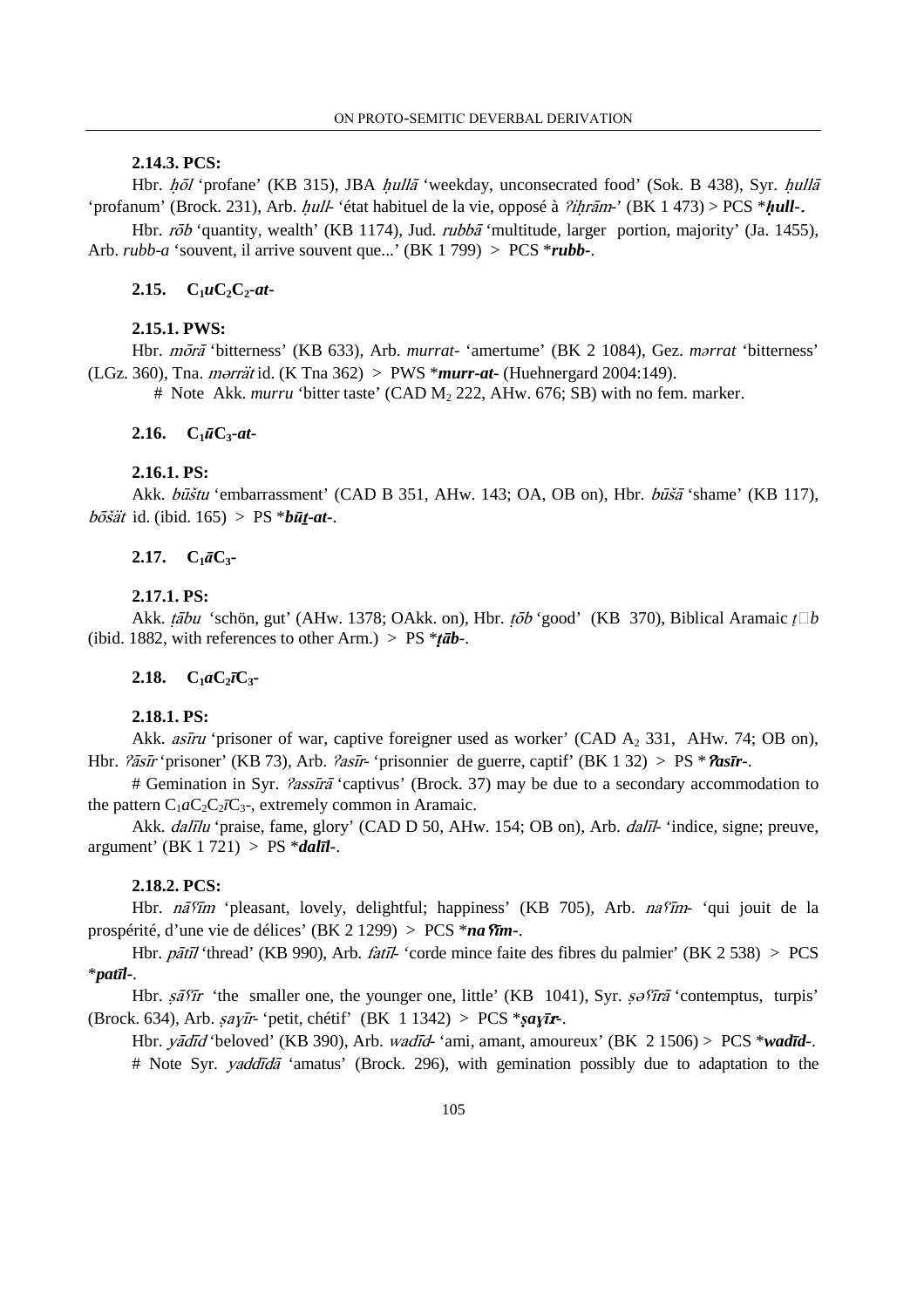widespread  $C_1aC_2C_2iC_3$ - pattern of adjectives.

Hbr. yāhīd 'only, lonely, deserted' (KB 406), JPA yhyd 'only, unusual' (Sok. 238), Syr. yīhīdā 'unicus, solus' (Brock. 300), Arb. *wahīd*- 'unique, séparé des autres' (BK 2 1493) > PCS \**wahīd*-.

Hbr. *yālīd* 'son', *yəlīd bayit* 'slave born in the house(hold)' (KB 413), Arb. *walīd*- 'né; enfant; esclave né à la maison' (BK 2 1603) > PCS \**wal*ī*d-*.

### **2.19. C1***a***C2**ā**C3-**

### **2.19.1. PS:**

Akk. *šalāmu* 'health, well-being; welfare of a country, a city' (CAD  $\check{S}_1$  206; in AHw. 1143 mostly unseparated from the infinitive), Hbr.  $\delta \tilde{a} l \tilde{\sigma} m$  'prosperity, success; intactness; welfare, state of health' (KB 1508), JBA šolām, det. šolāmā 'peace, well-being' (Sok. B 1151), Syr. šolāmā 'pax, prosperitas, valetudo' (Brock. 782), Arb. salām- 'paix; état de celui qui est sain et sauf; sécurité; bon état, état de santé (BK 1) 1131), Gez. salām 'peace, salutation, safety' (LGz. 499) >  $PS$  \* $\delta$ alām-.

# Neo-Ethiopian forms listed in LGur. 543 may be borrowed from Arabic.

#### **2.20.**  $C_1 a C_2 \bar{a} C_3 \text{-} a t$

#### **2.20.1. PCS:**

Hbr. mərōrā 'gall-bladder, poison' (KB 639), Syr. mərārətā 'fel' (Brock. 400), Arb. marārat-'vésicule qui contient le fiel' (BK 2 1084) > PCS \**mar*ā*r-at-*.

## **2.21.**  $C_1iC_2\bar{a}C_3$

### **2.21.1. PS:**

Akk. *ibaru* 'a mark of discoloration on the skin' (CAD I 1, AHw. 363; SB), Arb. *hibar*- 'marque, signe, trace de qch.' (BK 1 366) > PS  $*hib\bar{a}r$ -.

### **2.21.2. PCS:**

Hbr.  $m\partial(\hat{\alpha})$  'that which fills' (KB 584), Jud.  $m\partial(\hat{\alpha})$  'fulness' (Ja. 787), Syr.  $m\partial(\hat{\alpha})$  'plenitudo' (Brock. 388), Arb. *milā*? 'quantité nécessaire pour remplir qch.' (BK 2 1142) > PCS \**milā*?

# Note Tna. *m*ə*la* 'fullness, wholeness, entirety' (K Tna 330).

## **2.22.**  $C_1iC_2\bar{a}C_3$ - $at$ -

### **2.22.1. PCS:**

Hbr.  $\tilde{z}$ agora 'payment' (KB 10), Arb.  $\tilde{z}$ izarat- 'récompense; salaire; prix de louage; gages d'un domestique' (BK 1 13) > PCS \*Ɂ*ig*ā*r-at-*.

Hbr. *faboda* 'work, service, service of worship' (KB 776), Arb. *fibadat*- 'servitude, esclavage; obéissance; religion, culte' (BK 2 151) > PCS \*ʕ*ib*ā*d-at-*.

Hbr.  $b \partial s \bar{\partial} r \bar{a}$  'tidings' (KB 164), Arb. *bišārat*- 'nouvelle vraie, bonne ou mauvaise' (BK 1 129) > PCS \**bi*ŝā*r-at-*.

 $# A$  culturally-determined adoptation of the Arb. root  $b\acute{s}r$  to the Hebrew nominal pattern cannot be excluded, although it is noteworthy that no similar formation seems to be present in Aramaic (where the root as such is scarcely attested).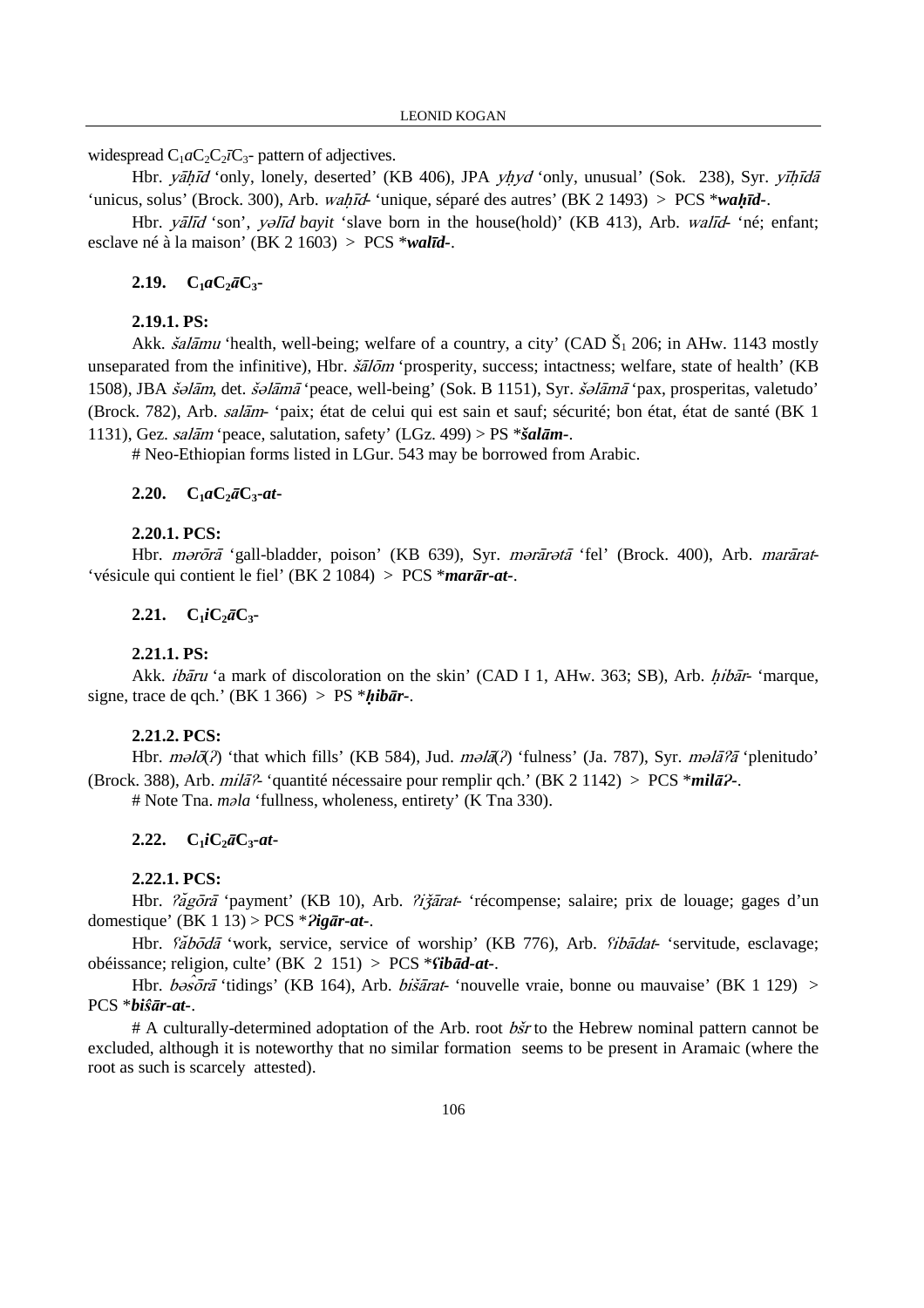## 2.23.  $C_1 u C_2 \bar{a} C_3$

### **2.23.1a. PS (substantives):**

Akk. su?ālu 'phlegm; cough with phlegm' (CAD S 340, AHw. 1052; MB, SB), Syr. šəfalā 'tussis' (Brock. 793), Arb. suȥl*-* 'toux' (BK 1 1093), Tna. *s*əʕ*al* 'tosse' (Bassano 201)<sup>44</sup> > PS \**šu*ʕā*l-*.

 $\#$  Gez. sa $\frac{67}{4}$ (LGz. 481), Tgr. sä $\frac{67}{4}$ id. (LH 194) and Tna. sä $\frac{67}{4}$ id. (K Tna 761) may ultimately go back to the same pattern with  $*u > a$  before *f*.

### **2.23.1b. PS (adjectives):**

Akk. *dukāku* 'very small' (CAD D 190, AHw. 177; lexical lists), Arb. *dukāk*- 'menu, fin, subtil, mince' (BK 1 715) > PS \**du*ḳāḳ*-*.

Akk. *suḫāru* 'male child, adolescent' (CAD S 231, AHw. 1109; OA, OB on), Arb. *suyār*- 'petit, chétif' (BK 1 1342) > PS \*ṣ*u*ɣā*r-*.

#### **2.23.2. PWS:**

Syr. *fətāšā, fūtāšā* 'sternutamentum' (Brock. 521), Arb. *futās*- 'éternument' (BK 2 285), Gez. *fətās* 'sneezing' (LGz. 77) > PWS \*ʕ*u*ṭā*š-*.

### **2.24.**  $C_1 u C_2 \bar{u} C_3$

## **2.24.1. PS:**

Akk.  $hubūru$  'din' (CAD H 220, AHw. 352; SB), Arb.  $hubūr$ - 'joie, accès de gaité' (BK 1 366) > PS \*ḥ*ub*ū*r-*.

Akk. *lubūšu* 'clothing, wardrobe' (CAD L 236, AHw. 561; OA, OB on), Hbr. *labūš* 'garment' (KB 516), JBA *lәbūšā* 'garment, husk' (Sok. B 616), Syr. *lәbūšā* 'vestis' (Brock. 358) > PS \**lubūš*-.

# Arb. *labus*- 'vêtement, habits' (BK 2 960) reflects a different pattern. It is tempting to suppose that Arb. *lubus*-, attested as a broken plural of *libs*- (BK 2 959), is an adaptation of \**lubus*- as an early collective (as apparently envisaged in KB 516).

Akk. *rukūbu* 'vehicle (boat, chariot); coneyance, riding' (CAD R 409, AHw. 994; OB on), Hbr. rəkūb 'vehicle, chariot' (KB 1236)<sup>45</sup>, Hbr. pB. 'coach, chariot' (Ja. 1479), Jud. rəkūbā id. (ibid.), Syr. rəkūbā 'animal ad equitandum; currus, vehiculum; equitatio' (Brock. 730), Arb. rukūb- (attested as the masdar of *rkb* 'monter (une monture), chevaucher', BK 1 912) > PS \**ruk*ū*b-*.

#### $2.25. \quad C_1 u C_2 \bar{u} C_3$ **-***at*

#### **2.25.1. PCS:**

Hbr. gəbūrā 'strength' (KB 172), JPA gəbūrā, det. *gbwrth* 'might, mighty action' (Sok. 119), Arb.  $\ddot{\mathbf{y}}$ ubūrat- 'orgueil' (BK 1 248) > PCS \***gubūr-at-**.

## **2.26.**  $C_1 a C_2 C_2 \bar{a} C_3$

44. Only  $s\ddot{a}$ sal in K Tna 761.

45. The only example attested in the Bible ( $r\partial x\bar{u}b-\bar{c}$  in Ps 104.3) is of course not diagnostic as far as the nature of the vowel in the first syllable is concerned.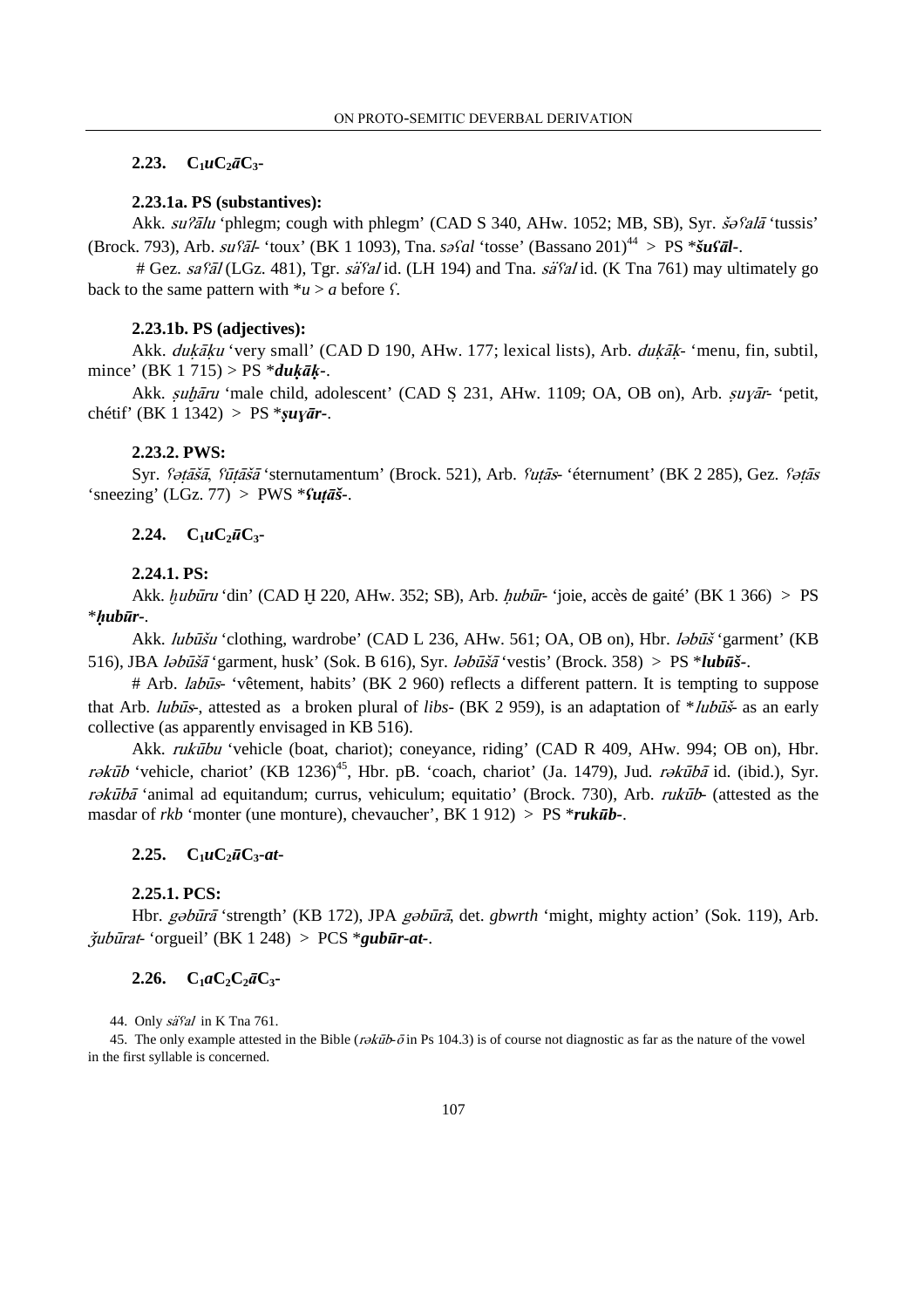## **2.26.1. PCS:**

Hbr. gibbor 'manly, vigorous; hero' (KB 172), JBA gibbara 'strong, important' (Sok. B 277), Syr. gabbārā 'vir fortis, heros; fortis' (Brock. 103), Arb.  $\check{z}abb\bar{a}r$  'fort, grand et robuste; puissant; homme violent, tyran' (BK 1 248) > PCS \**gabb*ā*r-*<sup>46</sup> .

## **2.27.**  $C_1 a w C_2 a C_3$

## **2.27.1. PS:**

Akk. kušartu 'repair' (CAD K 598, AHw. 1570, CDA 170; MB on)<sup>47</sup>, Ugr. ku-šar-ru [kōtaru] 'first element of the name of the god of magic and technology' (DUL 472), Pho. *chousor* [kūsor], *chousarthis* [kūsar-t-] (Friedrich-Röllig-Guzzo 1999:135), Hbr. košārot 'prosperity, happiness' (KB 467), JPA kwšr 'propriety' (Sok. 254), JBA kušrā 'vigor' (Sok. B 567), Syr. kušrā 'habilitas, sollertia' (Brock. 350), Arb. *kawtar*- 'the abundance' (Ambros 2004:236) > PS \**kawtar*(-*at*)-.

### **2.29.**  $C_1iC_2C_1iC_2$

## **2.29.1. PCS:**

Hbr. sä?äsä?īm 'offspring, descendant' (KB 993), Arb. di?di?- 'racine, source; nombreuse postérité, grand nombre d'enfants' (BK 2 1) > PCS  $\hat{\mathbf{s}}$ *i* $\hat{\mathbf{z}}$ *i* $\hat{\mathbf{z}}$ *i* $\hat{\mathbf{z}}$ *i* $\hat{\mathbf{z}}$ *i* $\hat{\mathbf{z}}$ *i* $\hat{\mathbf{z}}$ *i* $\hat{\mathbf{z}}$ *i* $\hat{\mathbf{z}}$ *i* $\hat{\mathbf{z}}$ *i* $\hat{\mathbf{z}}$ *i* $\hat{\mathbf{z}}$ *i* $\hat{\mathbf{z}}$ *i* $\hat{\mathbf{z}}$ *i*

# Note Gez.  $\hat{s} \frac{\partial \hat{s}}{\partial \hat{s}} \frac{\partial \hat{s}}{\partial \hat{s}}$  'shoots' (LGz. 147; also 'abortion', 'costs, expenses'), with a different vocalism.

#### **3. Evaluation of the evidence**

The nature of the evidence presented above is such that all kinds of conclusions will be of necessity tentative and preliminary. Patterns of derived nouns reconstructible to PS are relatively few in number and all of them (with some remarkable exceptions) are to a certain degree preserved in all or most of Semitic. Accordingly, agreement in root and pattern for a given derived noun between two or more Semitic languages can always be discarded as accidental. As common sense nevertheless suggests, this can hardly be the case for each of almost 140 examples accumulated above. This admittedly impressionistic claim can be supported by two types of arguments.

**1. Geographic spread.** In some cases, we are faced with patterns that are more or less trivial for all or most languages under consideration, but the agreement in form and meaning is so widely attested that it is rather hard to assume that each language opted for this particular pattern independently. Thus,  ${}^*C_1iC_2C_3$ - substantives are relatively common in most Semitic languages (Fox 2003:141-55), but this circumstance is hardly sufficient to justify such a virtually unanimous agreement as that between Akk. zikru, Hbr. zēkär, Arb. dikr- and Gez. zəkr (\*dikr-). Similarly, C<sub>1</sub>aC<sub>2</sub>aC<sub>3</sub>- is well attested as a pattern of abstract nouns and infinitives but a merely accidental agreement between Akk. *šalāmu*, Hbr. *šālōm*, JBA

<sup>46.</sup> This reconstruction is not unanimously accepted, cf. Huehnergard 1992:222.

<sup>47.</sup> A nomalization *kūšartu* is preferable in view of the comparative data. Better attested (since OB) and semantically more fitting is kustru 'success, profit' (CAD K 599, AHw. 516) but the underlying pattern is not easily comparable with that reconstructed here.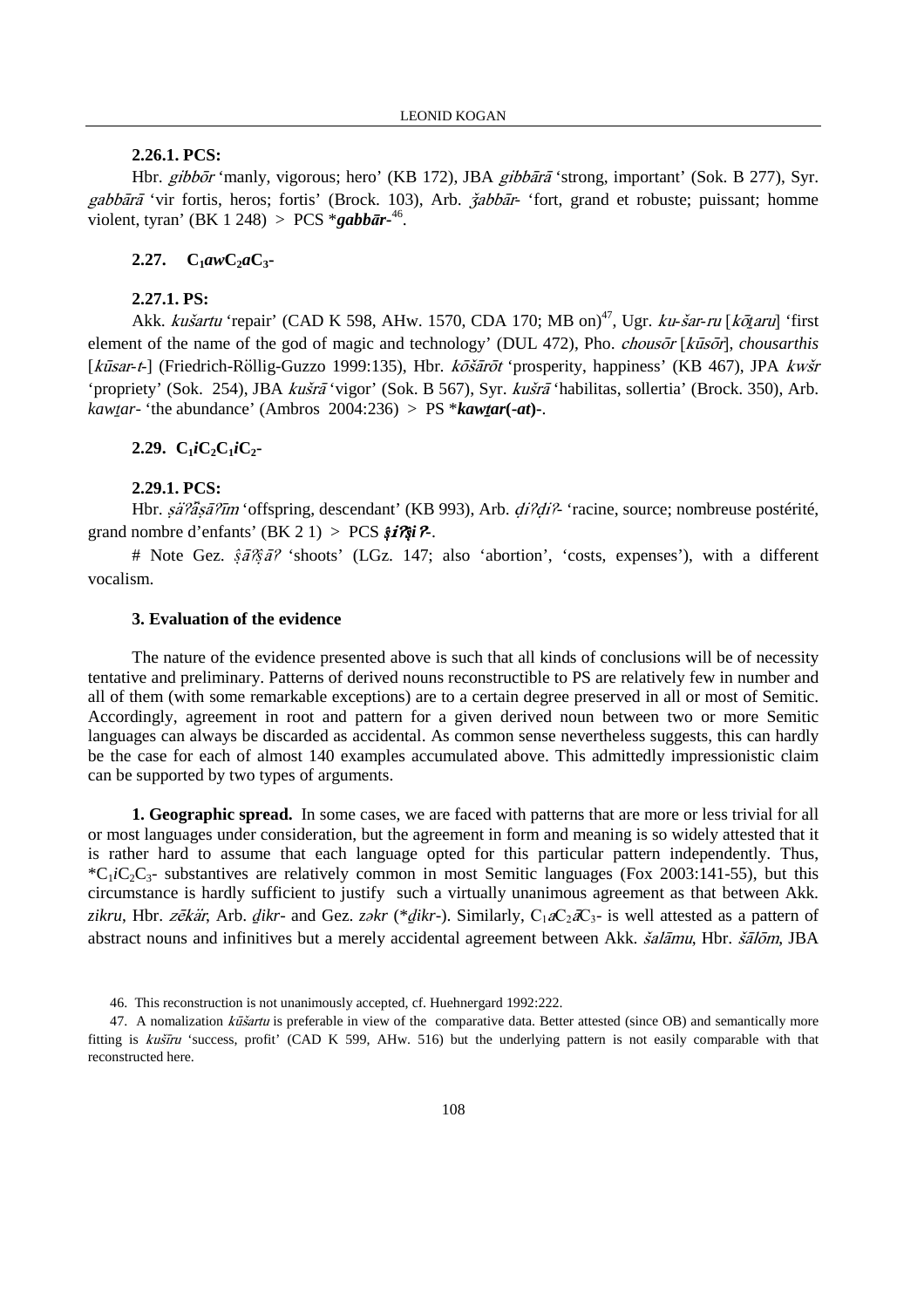$\dot{s}$ elāmā. Arb. salām- and Gez. salām (\* $\dot{s}$ alām-) is hard to conceive<sup>48</sup>. I am aware that in a few cases the spread might have been conditioned (or at least facilitated) by cultural influence. This may be well be the case of Akk. *httu*, Hbr. *het*(*ʔ*), JBA *hit?ā*, Arb. *hit?*- (> PS \**hit?*-), whose ideologically important meaning 'sin, crime' was suitable for borrowing or influence. However, many of the relevant examples have no obvious cultural connotations, restricting the possibility of borrowing to a reasonable minimum.

**2. Preservation of rare and non-productive patterns.** In many cases, there is an agreement in meaning and pattern between two or more Semitic languages in spite of the fact that in some of them the pattern in question is rare and non-productive. In such cases, independent formations are very unlikely. Rather, one has to suppose that such derived nouns are inherited in their entirety from an older, prehistoric stage of the development of the language in question, a stage shared by it with other languages of the Semitic family.

Perhaps the most striking example of this type is represented by the relatively numerous  $C_1aC_2C_3$ nouns in Akkadian. As is well known, the unproductive nature of this pattern is a hallmark of this language in comparison to West Semitic. Accordingly, such nominal lexemes as *zar* $2u$ , *erbu*, *ķabru*, *tēmu* or parsu are more likely to be inherited from PS than produced within Akkadian. Unless considered primary (which may be the case of *zar* $\lambda u$  or  $\tau \in \mathbb{R}$  but rather unlikely in the remaining cases), such nouns must belong to a rather early stock of Proto-Semitic deverbal derivates.

As far as West Semitic is concerned, \*CaCVC- adjectives in Aramaic and Arabic deserve special attention. As already mentioned above, such adjectives are rare and unproductive in these languages<sup>49</sup>. They are not entirely missing, however, and when they are attested, their structure is very often identical to that of their etymological counterparts in Hebrew and Akkadian: Hbr. hadat, JBA hadat, Arb. hadat- $($  \* hadat-), Hbr. hākām, Arb. hakam-  $($  \* hakam-), Akk. šalmu, fem. šalimtu, Hbr. šālēm, JBA šolēm  $(>\ast \check{s}alim-)$ , Akk.  $\check{s}aplu$ , fem.  $\check{s}apiltu$ , Hbr.  $\check{s}\check{a}p\check{e}l$ , Syr.  $\check{s}opel$ , Arb.  $\check{s}afil-$  ( $>\ast \check{s}apil$ ) etc. It lies at hand to suppose that such adjectives are not internal Aramaic or Arabic derivations but go back to a relatively early stage of  $PS^{50}$ .

A few patterns with vocalic length are worth mentioning in the present context. Thus, the use of the  $C_1 u C_2 dC_3$ - pattern to designate diseases is relatively well attested throughout West Semitic (Fox 2003:229), so that Syr.  $\frac{\dot{s}}{\dot{\theta}}$ s *salia*, Arb. su<sup>c</sup> and Tha. salid 'cough' are potentially explainable as independent formations. However, no such function is known for  $C_1uC_2\partial C_3$ - in Akkadian where su?alu 'cough' is nevertheless attested since Middle Babylonian<sup>51</sup>. Similarly, the often postulated diminutive

48. This is duly acknowledged by a scholar otherwise reluctant to reconstruct derived nominal lexemes for PS: "an unusual case is \* $\delta \frac{a}{\delta t}$  'well-being', found in Akkadian, Arabic, Aramaic, Ge<sup>5</sup>ez and Hebrew. Only rarely do non-isolated nouns show such consistency among the languages. The noun cannot be isolated, because the verb from the root is also reconstructible on the basis of comparative evidence" (Fox 2003:179-80).

49. "The function of the *qat*q*l* patiens adjectives is obscured throughout much of West Semitic, where they have largely been replaced by \**qat* $\bar{u}$ *l* and *qat* $\bar{u}$ *l* patiens adjectives" (Fox 2003:123). In the table on p. 125, Fox qualifies Arb. \**qatal* as "rare", Arb. \**qatil* as "common", Syr. \**qatal* and \**qatil* as "very rare". These qualifications look convincing although it is not clear on what kind of statistic evidence they are based.

50. Note that Hbr. hadas, Syr. hatta and Arb. hadat- are said to be "cognates" in Fox 2003:164 in spite of Fox's general reluctance to reconstruct derived adjectives. The same is true of the homonymous substantival pattern: on the same page of his study, Fox compares as cognates Hbr.  $\delta \vec{a}$ <sup>'</sup>trouble, labour, toil', Syr.  $\delta$ *amla* and Arb.  $\delta$ *amal*-.

51. Fox (2003:230) explains this form as a loanword (presumably, West Semitic) but this is rather hard to prove: *s* instead of the expected  $\check{s}$  is by no means unique in Akkadian (v., e. g., SED I LXXII-LXXIII) whereas the word is well attested in a variety of medical and other texts.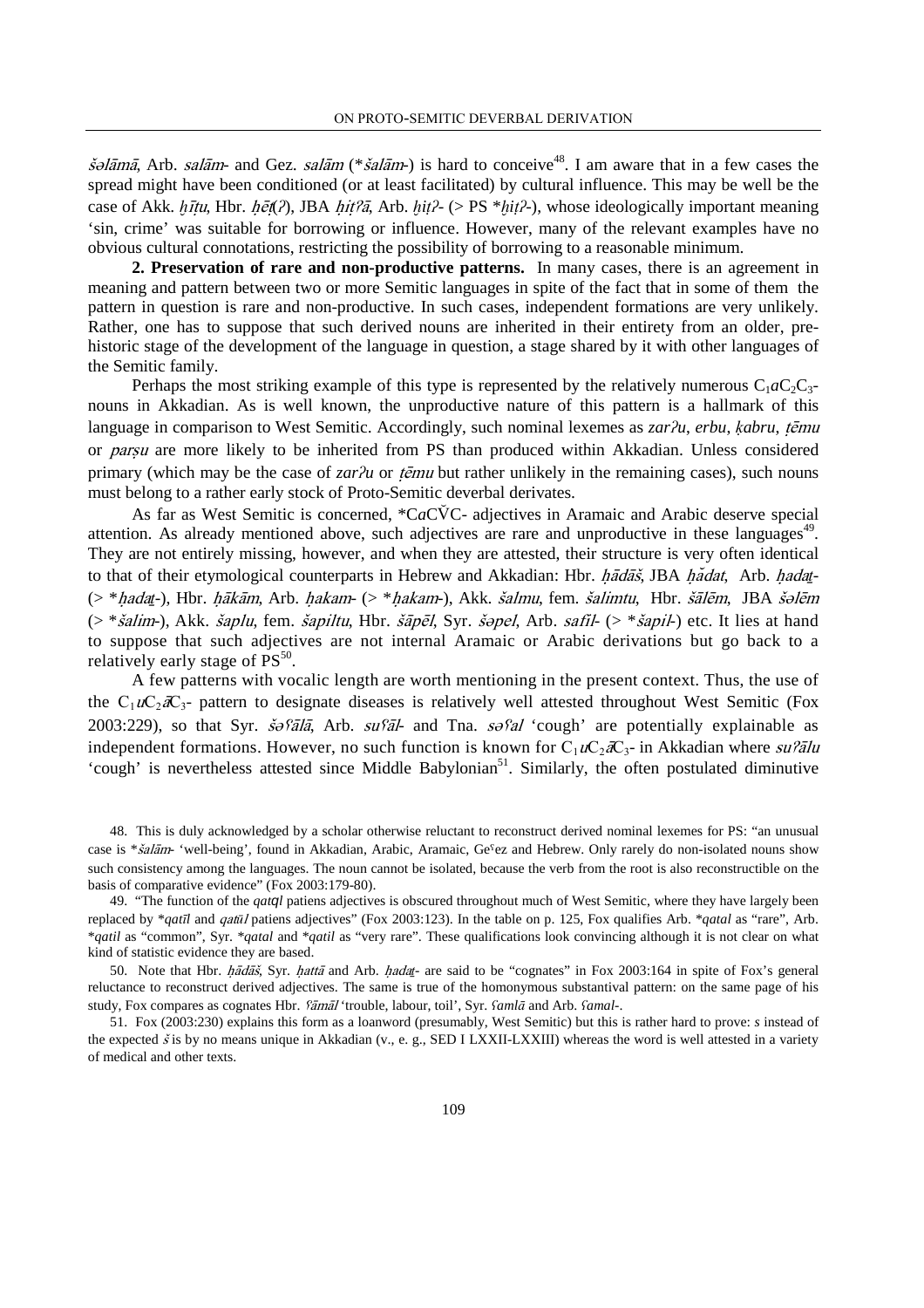function of  $C_1uC_2\bar{a}C_3$ - is not productive either in Akkadian or in Arabic<sup>52</sup>, which makes rather remarkable such pairs as Akk. *dukāku* and Arb. *dukāk*- 'small' or Akk. *suhāru* 'child' and Arb. *suyār*- 'small'. Finally, given the fact that the  $C_1uC_2\overline{u}C_3$ - pattern is certainly rare and unproductive in all Semitic languages except Arabic, it is tempting to suppose that such pairs as Akk.  $hubūru$  'din' and Arb.  $hubūr-$  'joy'<sup>53</sup> or Akk. *lubūšu* and Hbr. *l* $\partial b\overline{u}$  'garment' represent something more than merely accidental coincidences.

Finally, a most peculiar case is that of Akk. *asiru* 'prisoner of war, captive foreigner used as worker'. This term, attested since Old Babylonian, is inseparable from Hbr. *?āsīr* and Arb. *?asīr*- with the same meaning. However,  $C_1aC_2C_3$ - adjectives are extremely rare or even non-existent in Akkadian (Fox 2003:187-8, Huehnergard 2006:10). Moreover, this form shows no trace of the *e*-coloring typical of its hypothetic source-verb *es*ē*ru*. No ready explanation for this strange example is at hand, yet three possibilities suggest themselves. Similarly to the Akkadian  $C_1aC_2C_3$ - substantives discussed above, it may be a fossilized deverbal adjective inherited from PS. If accepted, this explanation would obviously contradict the widespread (and not implausible) assumption according to which  $C_1aC_2C_3$ - adjectives were not lost in Akkadian but rather represent a West Semitic innovation (Huehnergard 2006:10, Fox 2003:123). An early West Semitic borrowing suggested in CAD  $A_2$  332 cannot be ruled out but is rather hard to prove:  $a\sin u$  is not uncommon in OB sources (for a most recent survey v. Stol 2004:790-1), whereas an unquestionable West Semitism in the core OB Akkadian is a rarity at best. Finally, one could tentatively postulate a short *i* in this word, not liable to the vocalic syncope because of the following *r* (for a number of such examples v. Fox 2003:166). This suggestion does not explain why the *e*-coloring did not take place, whereas a total lack of syncopated by-forms (as in *labiru*/*labru* 'old') is suspicious.

#### **Appendix: Proto-Semitic deverbal derivates with non-trivial semantic shifts?**

Throughout this article, the semantic relationship between the hypothetic derived nouns and their verbal sources has been rather straightforward and unambiguous: \**ml*ʔ 'to be full' > \**mali*ʔ- 'full', \**mil*ʔ- 'fullness', \*ḏ*kr* 'to remember' > \*ḏ*ikr*- 'memory', \*ḳ*br* 'to bury' > \*ḳ*abr*- 'grave' etc.<sup>54</sup> However, it is tempting to suppose that less trivial semantic shifts were probably involved on some occasions. As I tried to demonstrate in Kogan 2005:153-62, a given set of root consonants was usually reserved for only one semantic concept (nominal or verbal) in Proto-Semitic. A pair of reliable and sufficiently deep PS reconstructions with homonymous consonantal sets is rather hard to find. That is why, when such examples are actually discovered, Semitists are often tempted to avoid postulating true consonantal homonymy, supposing that one of the two lexemes (usually the noun) is derived from the other through a kind of less trivial semantic shift. A rich collection of examples of this category can be collected from P. Fronzaroli's *Studi*:

\*ḏ*akar***-** 'maschio' ‒ \*-ḏ*kur*- 'invocare' (1964:37)<sup>55</sup>, \**mašk-* 'pelle (totta dal corpo)' ‒ \**-mšuk-* 'scuoiare' (ibid. 41)<sup>56</sup>, \**pars***-** 'capelli fluenti' – \**praf*- 'crescere' (ibid. 43)<sup>57</sup>, \**šinn*- 'dente' – \**šanin*-

52. Cf. Fox 2003:229 ("\**Qutal* is used for a few diminutives in many Semitic languages, although this use is neither productive nor common").

53. For this comparison v. Huehnergard 2003:104.

54. It was for that reason that, with few exceptions, I found it justified to skip the relevant verbal roots from my presentation.

55. "Il rapporto fra il carattere rituale del ricordare, espresso da \*-ḏkur-, e la definizione del maschio come \*ḏ*akar*- viene così giustificato storicamente" (1964:20).

56. "Un altro sostantivo, questa volta secondario, \*mašk- che indicava la pelle staccata dal corpo attraverso l'operazione di scuoiare o tirare via, \*-mšuk-" (1964:27).

57. "In quanto fluenti e sciolti sono indicati con una metafora presa dalla vegetazione rigogliosa" (1964:30).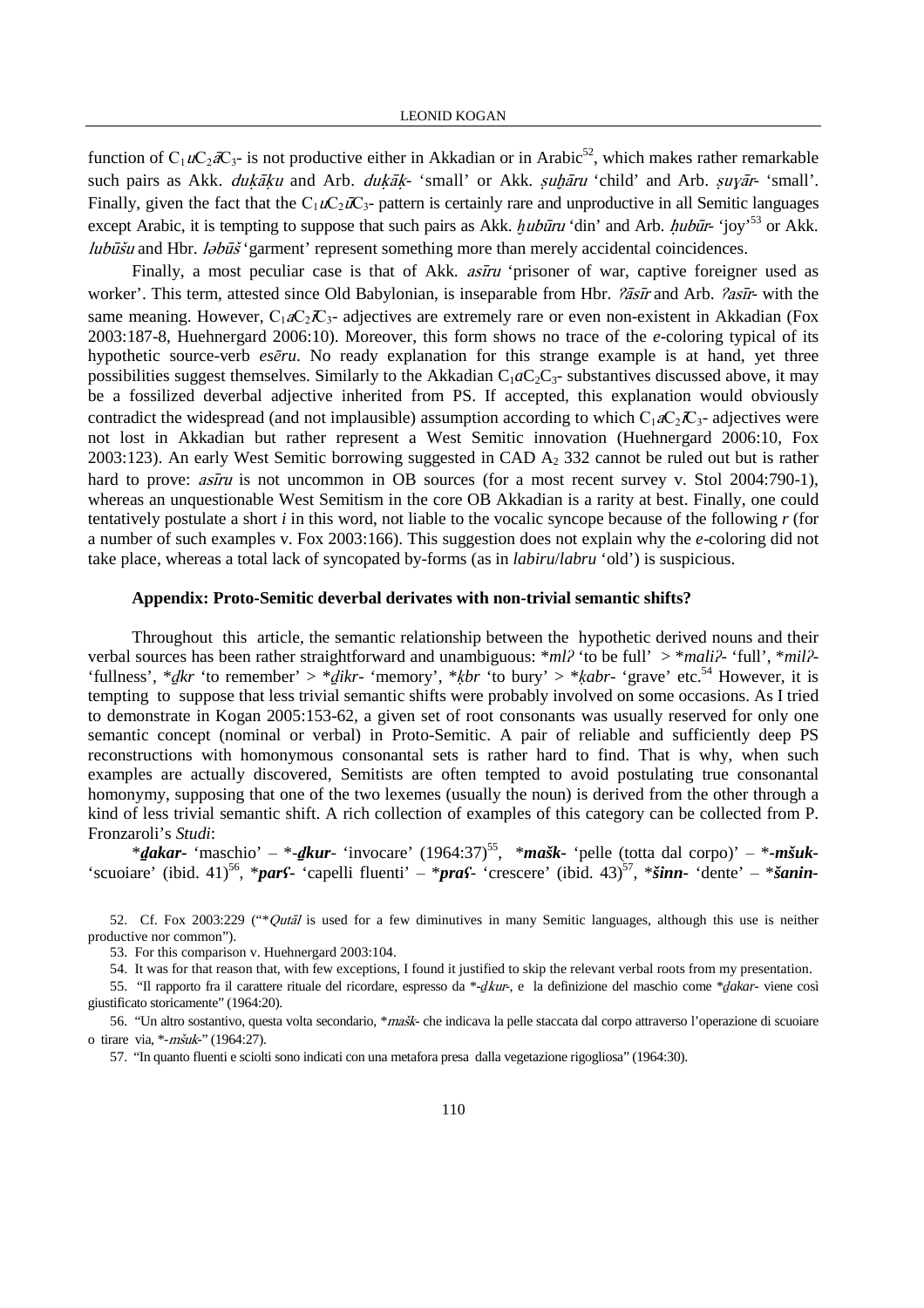'simile, opposto' ibid. 45)<sup>58</sup>, *kabid*(-at)- fegato' – *kabid*- pesante' ibid. 47)<sup>59</sup>, **dirās**- 'braccio' – -**dras**-'seminare' (ibid. 48)<sup>60</sup>, \**kapp*- 'mano incurvata'  $-$  \*-*kpup*- 'incurvare' (ibid. 48)<sup>61</sup>, \**šily-at-* 'placenta', \**šal*ī*l-* 'embrione' ‒ \**šly*, \**šll* 'estrarre' (ibid. 21), \**na*ḫī*r-* 'narice' ‒ \**n*≠*r* 'forare' (ibid. 30-31), \**ba*ŝ*ar-* 'carne' ‒ \**b*ŝ*r* 'portare una buona notizia' (ibid. 52), \**kabkab***-** 'stella' ‒ \**kbb* 'ardere' (1965a:138), \**gann***(-***at***)-** 'orto' – \*-*gnun*- 'coprire' (1969:24)<sup>62</sup>, \**burr*- 'grano' – \**barr*- 'puro' (ibid. 27)<sup>63</sup>, \*ŝuʕā*r***(***-at***)***-* 'orzo' ‒ \*ŝ*a*ʕ*ar***(***-at***)***-* 'capelli' (ibid. 27, 12-13), \*ʔ*alp***-** 'bue' ‒ \*ʔ*alip***-** 'domestico, come familiare' (ibid. 28)<sup>64</sup>, \*ʕ*igl***-** 'vitello' ‒ \*ʕ*agil***-** 'veloce' (ibid. 30), \**palg*- 'torrente, come fosso' (1968:288)<sup>65</sup>, \**wabl*- 'torrente' ‒ \*-*wbil*- 'portare' (ibid. 288), **\***ḫ*il*ā*p-* 'salice' ‒ \*-≠*lup*- 'intrecciare' (ibid.  $291\frac{66}{3}$ , \**muhr*- 'animale giovane' – \**mahir*- 'svelto' (ibid. 292), \**Pispur-* '(piccolo) uccello' – \*-spir-'cinguettare' (ibid. 295), \**ra*ḳḳ- 'tartaruga' ‒ \**ra*ḳ*i*ḳ*-* 'sottile' (ibid. 296)<sup>67</sup>, \*ʔ*akbar*- 'topo' ‒ \**kabir-* 'grande' (ibid. 296)<sup>68</sup>, \**Parbay*- 'locusta' – \**raby*- 'adulto' (ibid. 296)<sup>69</sup>.

The immediate relevance of these examples for the main problem of the present investigation is not in doubt. If one succeeds in demonstrating that such nouns (most of which obviously belong to the deepest levels of PS) are indeed derived from the verbal roots in question, a substantial body of deverbal derivates can be reconstructed for PS without much hesitation. The question is, therefore, whether these and similar derivational hypotheses can be defended and if they can, by what kind of arguments.

In my opinion, one's evaluation of such hypotheses can be guided by three criteria.

**1. Spread and distribution of the verbal viz. the nominal roots**. Most nominal roots in question have an extraordinary wide distribution and with all probability belong to the oldest and most deeply rooted stock of PS basic lexicon. When the hypothetic source-verb has a comparable level of attestation, the derivational hypothesis cannot be excluded. Quite often, however, its attestation is limited to relatively small areas or even just a couple of closely related languages. It is of course undeniable that in some cases the putative source-verb may have been lost in most languages whereas the nominal root persisted everywhere, but one should rather avoid exploiting too often this slender possibility.

**2. Cross-linguistic probability of the semantic evolution.** Ideally, every non-trivial semantic shift should be justified by parallels from other linguistic areas. Indo-European, being extensively investigated

59. "Definito l'organo 'pesante' " (1964:33).

60. "Il nesso semantico andrà cercato nel gesto ampio del seminatore, per cui seminare può essere definito como 'stendere il braccio'" (1964:34 and cf. 1969:9).

61. "Attestato su tutta l'area è anche \**kapp*- che definisce la mano incurvata e quindi la mano che circonda o rapisce; parallela è la diffusione del verbo \*-*kpup*- 'incurvare'" (1964:34).

62. "L'orto veniva così ad essere definito non come il luogo recinto, ma come il terreno coperto da alberi che fanno ombra alle altre colture" (1969:5).

63. "Parebbe avere indicato in origine il grano "separato" con la trebbiatura, cioè liberato dalle glume" (1969:12).

64. "Domestico, nel senso di abituato, familiare, è reso dall'aggettivo di continuazione occidentale \*ʔ*alip*-; in epoca comune dovè essere noto su tutta l'area, come mostra la diffusioine del nome dei bovini domestici, \*ʔ*alp*-, che ne è derivato" (1969:15, cf. also 1969:20).

65. "L'esistenza in arabo di un tema verbale parallelo col significato di 'fendere', attestato anche in aramaico con il significato più astratto di 'dividere', suggerisce che esso indicasse il fosso" (1968:273).

66. "Appare legittima l'ipotesi che il verbo \*-*hlup*- sia stato connesso el lessico comue con la nozione di intrecciare e che il salice sia stato definito per la sua importanza industriale nella stessa tecnica" (1968:278).

67. "Caratterizzata dalla corazza sottile almeno a giudicare dal significato dell'aggettivo corrispondete, \**ra*ḳ*i*ḳ- 'sottile'" (1968:285).

68. "Avrebbe dovuto originariamente riferirsi non al topo in generale ma a una singola specie" (1968:286).

69. "\*ʔ*arbay*- può essere confrontato con l'aggettivo \**raby*- 'grande, adulto', ciò che si accorda con l'indicazione dei testi che il nostro vocabolo indicasse la locusta pienamente sviluppata" (1968:286).

<sup>58. &</sup>quot;\**šinn*- indicasse in origine, piuttosto che il singolo dente, i denti visti nel loro insieme, como due file che si oppongono" (1964:31).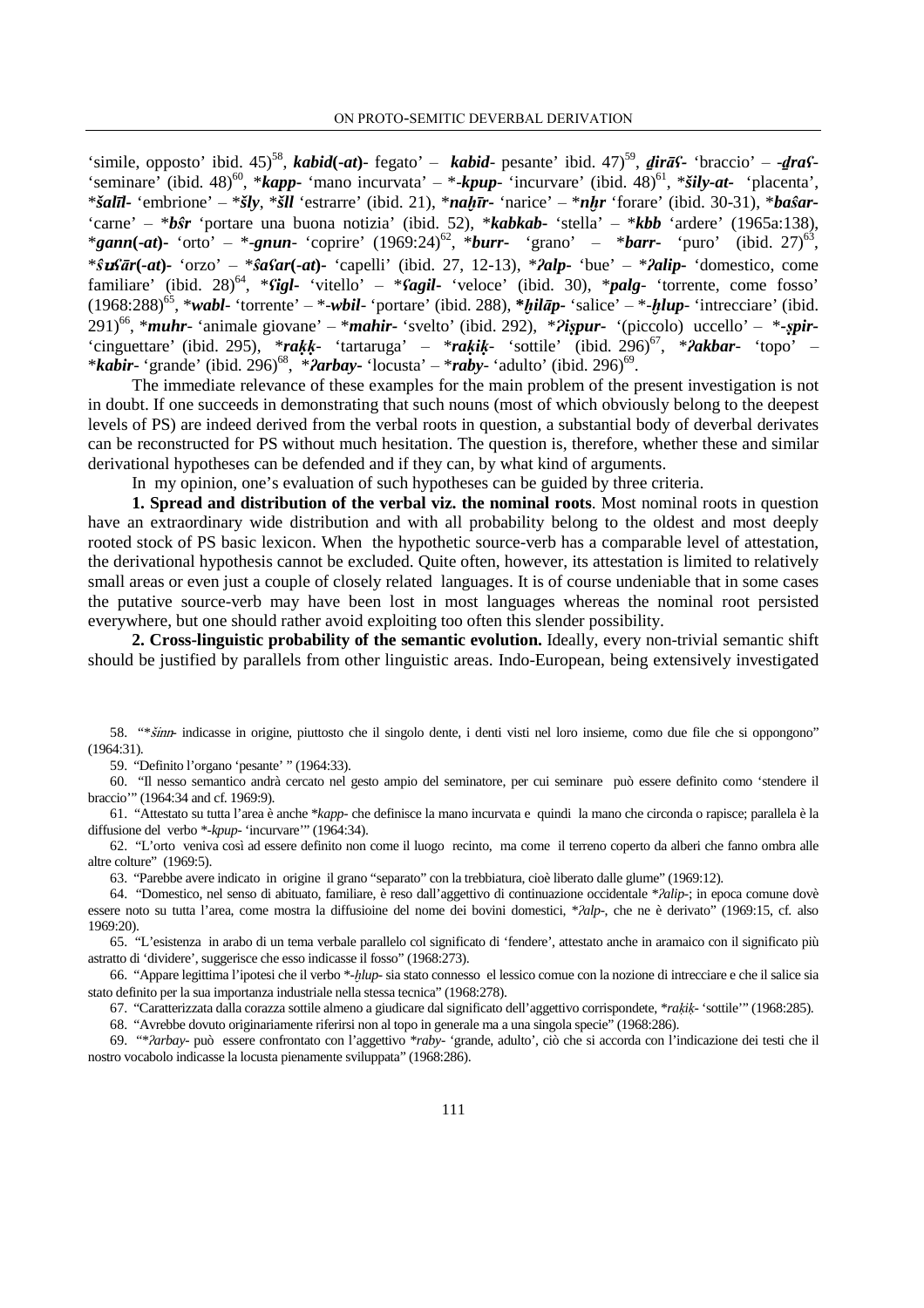and geographically contiguous, suggests itself as a rich source of this kind of cross-linguistic semantic comparanda.

**3. Evidence from non-Semitic Afroasiatic languages.** If the concrete meaning in question can be detected among Afroasiatic cognates known for this or that PS nominal root, its deverbal origin becomes inherently unlikely, at least on the Proto-Semitic level. Needless to say, only fully reliable Afroasiatic parallels are of value for this purpose.

As a positive example satisfying each of the three criteria, \**kabid*(-*at*)- 'liver' is to be mentioned. Firstly, the distribution of the verbal root \**kbd* 'to be heavy' is almost as wide as that of the almost pan-Semitic anatomic term (it is only in Aramaic in MSA that the noun is present but the verb is missing). Secondly, the semantic development is conditioned by natural factors and cross-linguistic evidence for liver designated as a heavy organ is not lacking (Buck 1949:252). Finally, no reliable Afroasiatic cognates for this term have been discovered so far. It is worth emphasizing once more that even if this derivation is accepted, it is to be projected to the deepest level of PS. Accordingly, formulations like "Hebrew  $k\bar{a}b\bar{c}d$ 'liver' is derived from Hebrew *kbd* 'to be heavy'", so deplorably ubiquitous in Semitological literature<sup>70</sup>, are to be carefully avoided.

While a few other examples from Fronzaroli's list can be supported by cross-linguistic evidence<sup>71</sup> and have no obvious obstacles from the internal Semitic or Afroasiatic point of view, doubtful or even entirely unconvincing examples are by far more numerous. Thus, the proposed derivation of  $*\check{sinn}$  'tooth' from \*sanin- 'similar, opposite' does not satisfy any of the three criteria mentioned above. On the one hand, the nominal root, attested throughout Semitic with practically no exception, is opposed to the rather uncertain verbal reconstruction based on Akk. *šanānu* 'to become equal, to rival, to match' and Gez. *tasannana* 'to quarel, dispute, contend with' (for its critical evaluation v. LGz. 505). On the other hand, cross-linguistic evidence for this semantic development has never been adduced (and it must be stressed that *onus probandi* in such cases is entirely on the authors of this or that derivational hypothesis). Finally, many rather obvious cognates from various Afroasiatic branches (HSED No. 2250) make abundantly clear that the meaning 'tooth' for this root is considerably older than PS.

Further unconvincing examples from the above list include  $*2alp- < *2alip$  (the nominal root is attested in Akkadian and Soqotri, thus belonging to the most archaic stock of PS animal lexicon, whereas the verbal root is not reflected outside Aramaic and Arabic, see further SED II No. 4), \* $\gamma$ ispur- 'bird' < \*spr 'to whistle' (the nominal root is much more widely attested than the verbal one; reliable Chadic parallels with the meaning 'bird' are known, v. HSED No. 432, SED II No. 212),  $*rakk$ - 'turtle'  $\langle *rakik$ -'thin' (the semantic evolution seems to be nearly impossible to justify, note especially the paradoxical contrast between 'kleine Schildkröte' in AHw. 958 and 'grande tortue' in BK 1 90; see further SED II No. 190). Other innumerable examples scattered over Semitological studies but reasonably omitted by Fronzaroli from his compendia still await comprehensive critical analysis<sup>72</sup>.

Summing up: deverbal derivation implying less trivial semantic shifts was probably a feature of Proto-Semitic. Accordingly, at least some nominal roots commonly regarded as primary may in fact be old derivates. The number of derived nouns that can be traced back to PS can be, therefore, potentially expanded. Every derivational hypothesis of this type is, however, to be taken with utmost caution and requires very serious justification before it is accepted.

70. Cf., e. g., KB 456 where  $k\bar{a}b\bar{c}d\Pi$  'liver' is said to be "= I" (i. e., identical to the adjective  $k\bar{a}b\bar{c}d$  'heavy').

71. Thus, for 'skin' as derived from 'to tear, to cut' (admittedly, not 'to draw'!) v. Buck 1949:200, for 'river, stream' as 'breaking' v. ibid.:43 (uncertain).

72. Eilers 1973 for whom "die sogenannten Nomina primitiva der klassischen Semitistik gibt es kategorienmäßig gar nicht" (p. 21) provides an ideal starting point for such an investigation.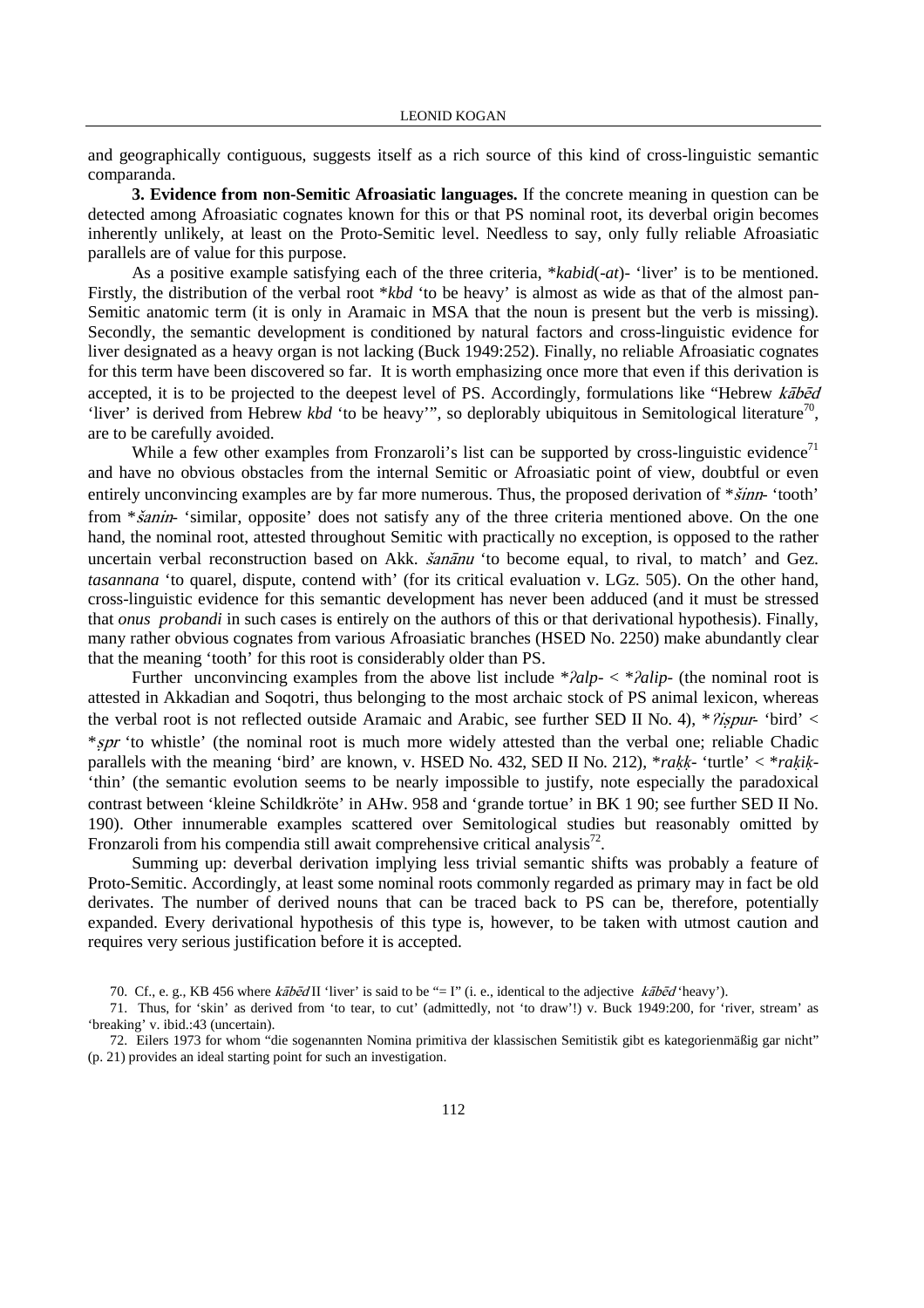#### **Abbreviations of Languages and Dialects**

Akk. – Akkadian, Amh. – Amharic, Arb. – Arabic, Arm. – Aramaic, Ass. – Assyrian, Bab. – Babylonian, Eth. – Ethiopian, Gez. – Geez, Har. – Harari, Hbr. (pB.) – Hebrew (post-Biblical), Hrs. – Harsusi, - JBA - Jewish Babylonian Aramaic, Jib. - Jibbali, JPA - Jewish Palestinian Aramaic, Jud. -Judaic Aramaic, LB - Late Babylonian, MB - Middle Babylonian, Mhr. - Mehri, MSA - Modern South Arabian, NA – Neo-Assyrian, NB – Neo-Babylonian, OA – Old Assyrian, OAkk. – Old Akkadian, OB – Old Babylonian, Pho. – Phoenician, PCS – Proto-Central Semitic, PS – Proto-Semitic, PWS – Proto-West Semitic, SB – Standard Babylonian, Soq. – Soqotri, Syr. – Syriac, Tgr. – Tigre, Tna. – Tigrinya, Ugr. – Ugaritic, WS – West Semitic.

## **Abbreviations of Lexicographic Tools**

| AHw.        | W. von Soden. Akkadisches Handwörterbuch. Wiesbaden, 1965-1981.                                      |
|-------------|------------------------------------------------------------------------------------------------------|
| Bassano     | F. da Bassano. Vocabulario tigray-italiano e repertorio italiano-tigray. Roma, 1918.                 |
| <b>BDB</b>  | F. Brown, S. R. Driver, Ch. A. Briggs. A Hebrew and English Lexicon of the Old                       |
|             | Testament. Oxford, 1951.                                                                             |
| BK          | A. de Biberstein-Kazimirski. Dictionnaire arabe-français. Vol. 1-2. Paris, 1860.                     |
| Brock.      | C. Brockelmann. Lexicon Syriacum. Halle, 1928.                                                       |
| CAD         | The Assyrian Dictionary of the Oriental Institute, the University of Chicago. Chicago,<br>$1956 -$ . |
| <b>CDA</b>  | J. Black et al. Concise Dictionary of Akkadian. Wiesbaden, 2000.                                     |
| <b>DUL</b>  | G. del Olmo Lete, J.Sanmartín. A Dictionary of the Ugaritic Language in the Alphabetic               |
|             | Tradition. Leiden-Boston, 2003.                                                                      |
| Fr.         | G. W. Freytag. Lexicon arabico-latinum. T. I-IV. Halle, 1833.                                        |
| <b>HSED</b> | V. E. Orel, O. V. Stolbova. Hamito-Semitic Etymological Dictionary. Materials for a                  |
|             | reconstruction. Leiden-New York-Köln, 1995.                                                          |
| Ja.         | M. Jastrow. A Dictionary of the Targumim, the Talmud Babli and Yerushalmi, and the                   |
|             | Midrashic Literature. New York, 1996.                                                                |
| JH          | T. M. Johnstone. Harsūsi Lexicon. Oxford, 1977.                                                      |
| JJ          | T. M. Johnstone. Jibbāli Lexicon. Oxford, 1981.                                                      |
| JM          | T. M. Johnstone. Mehri Lexicon. London, 1987.                                                        |
| K           | T. L. Kane. Amharic-English Dictionary. Wiesbaden, 1990.                                             |
| K Tna       | T. L. Kane. Tigrinya-English Dictionary. Springfield, 2000.                                          |
| <b>KB</b>   | L. Koehler, W. Baumgartner. The Hebrew and Aramaic Lexicon of the Old Testament.                     |
|             | Leiden-New York-Köln, 1994-2000.                                                                     |
| LGur        | W. Leslau. <i>Etymological Dictionary of Gurage (Ethiopic)</i> . Vol. III. Wiesbaden, 1979.          |
| LGz         | W. Leslau. Comparative Dictionary of Gefez (Classical Ethiopic). Wiesbaden, 1987.                    |
| LH          | E. Littmann, M. Höfner. Wörterbuch der Tigre-Sprache. Tigre-deutsch-englisch.                        |
|             | Wiesbaden, 1956.                                                                                     |
| LHar.       | W. Leslau. Etymological Dictionary of Harari. Berkeley-Los Angeles, 1963.                            |
| <b>LLA</b>  | A. Dillmann. Lexicon linguae aethiopicae. Lipsiae, 1865.                                             |
| LS.         | W. Leslau. Lexique Soqotri (Sudarabique moderne) avec comparaisons et explications                   |
|             | étymologiques. Paris, 1938.                                                                          |
| <b>SEDI</b> | A. Militarev, L. Kogan. Semitic Etymological Dictionary. Vol. 1. Anatomy of Man                      |
|             | and Animals. Münster, 2000.                                                                          |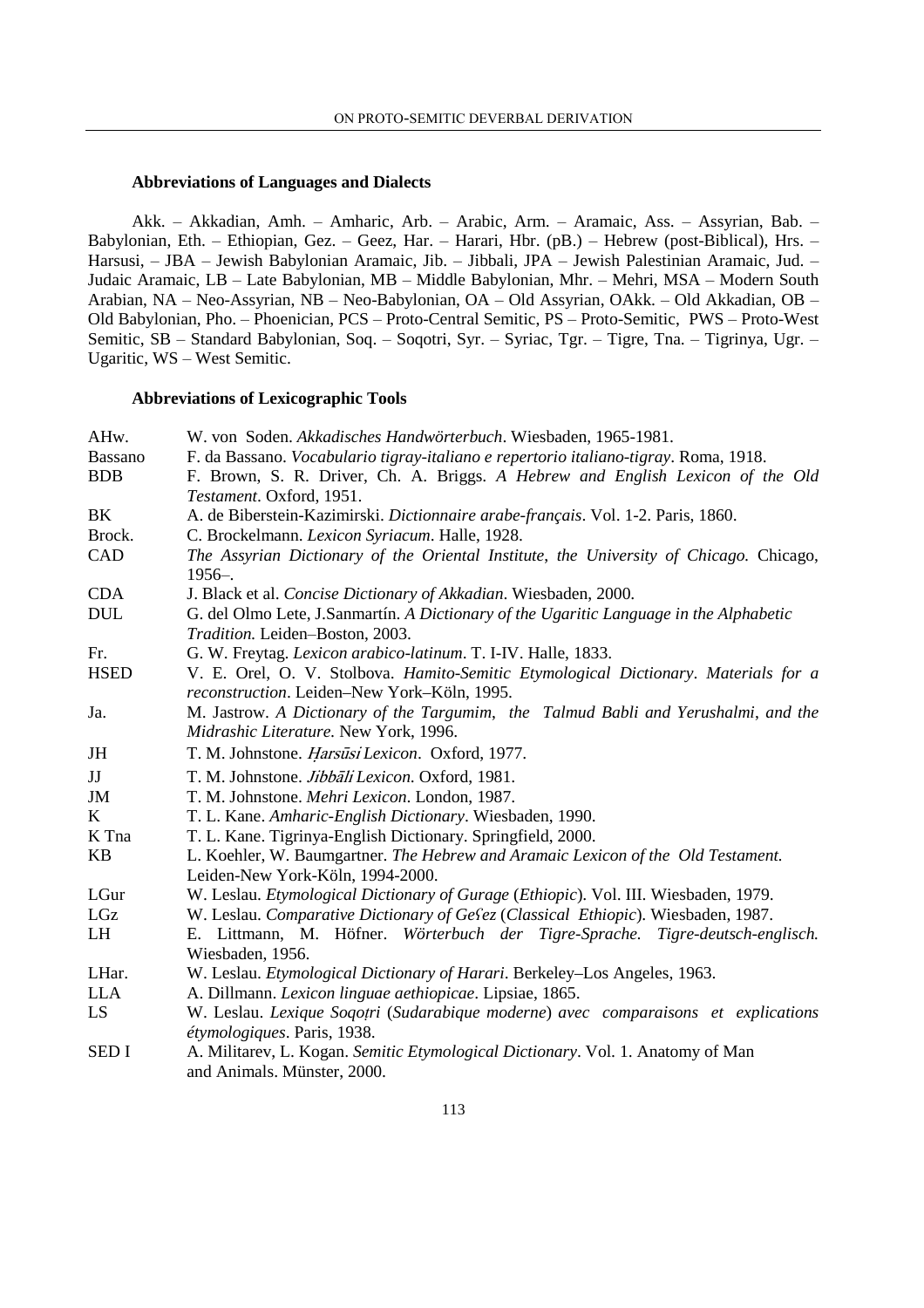| <b>SED II</b> | A. Militarev, L. Kogan. Semitic Etymological Dictionary. Vol. 2. Animal Names. Münster, |
|---------------|-----------------------------------------------------------------------------------------|
|               | 2005.                                                                                   |

- Sok. M. Sokoloff. *A Dicitonary of Jewish Palestinian Aramaic*. Jerusalem, 1990.
- Sok. B M. Sokoloff. *A Dictionary of Jewish Babylonian Aramaic*. Ramat-Gan–Baltimore–London, 2002.

#### **References**

- Ambros, A. 2004. (in collaboration with S. Procházka). *Concise Dictionary of Koranic Arabic.*  Wiesbaden.
- Blau, J. 1961. "Reste des *i*-imperfekts von ZKR, Qal", *VT* 11:81‒86.
- Buck, C.D. 1949. *A Dictionary of Selected Synonyms in the Principal Indo-European Languages*. Chicago–London.
- Bulakh, M. 2004. "Color Terms of Modern South Arabian Languages: a Diachronic Approach", *Babel und Bibel* 1:269–82.
- Durand, J.-M. 2006. "Dictions et proverbes à l'époque amorrite", *JA* 294:3–38.
- Eilers, W. 1973. *Die vergleichend*-*semasiologische Methode in der Orientalistik*, Wiesbaden.
- Fleisch, H. 1961. *Traité de philologie arabe*. Vol. 1, Beirouth.
- Fox, J.T. 2003. *Semitic Noun Patterns*, Winona Lake.
- Friedrich, J.‒ Röllig, W. ‒ Guzzo, M.G. Amadasi. 1999. *Phönizisch*-*Punische Grammatik*. Roma.
- Fronzaroli, P. 1963. "Sull'elemento vocalico del lessema in semitico", *RSO* 38:11-29.
- Fronzaroli, P. 1964. "Studi sul lessico comune semitico. I. Oggetto e metodo della ricerca. II. Anatomia e fisiologia", *ANLR* VIII/XIX/5-6:1-55.
- Fronzaroli, P. 1965a. "Studi sul lessico comune semitico. III. I fenomeni naturali", *ANLR* VIII/XX/3‒4: 135-50.
- Fronzaroli, P. 1965b. "Studi sul lessico comune semitico. IV. La religione", *ANLR* VIII/XX/5‒6:246-69.
- Fronzaroli, P. 1968. "Studi sul lessico comune semitico. V. La natura selvatica", *ANLR* VIII/XXIII/7‒12: 287‒303.
- Fronzaroli, P. 1969. "Studi sul lessico comune semitico. VI. La natura domestica", *ANLR* VIII/XXIV/7- $12:1 - 36.$
- Hetzron, R. 1974. "La divison des langues sémitiques", in *Actes du premier Congrès international de linguistique sémitique et chamito*-*sémitique*, *Paris 16*–*19 juillet 1969*, The Hague–Paris, pp. 181–94.
- Huehnergard, J. 1992. "Historical Phonology and the Hebrew Piel", in Bodine, W.R., ed., *Linguistics and Biblical Hebrew*, Winona Lake, pp. 209–29.
- Huehnergard, J. 2003. "Akkadian h and West Semitic h", in L. Kogan, ed., *Studia Semitica* (FS A. Militarev) (Orientalia: Papers of the Oriental Institute, 3), Moscow, pp. 102–19.
- Huehnergard, J. 2004. "Afro‒Asiatic", in *The Cambridge Enclyclopedia of the World's Ancient Languages*, Cambridge, pp. 138-159.
- Huehnergard, J. 2005. "Features of Central Semitic", in A. Gianto, *Biblical and Oriental Essays in Memory of William L. Moran* (BibOr 48), Roma, .pp. 155-203.
- Huehnergard, J. 2006. "Proto-Semitic and Proto-Akkadian", in Deutscher, G., Kowenberg, M.J.C. eds, *The Akkadian Language in its Semitic Context: Studies in the Akkadian of the Third and Second Millennium BC*, Leiden, pp. 1–18.
- Kogan, L. 2005. "Observations on Proto-Semitic Vocalism", *AuOr* 23:131–67.
- Kogan, L. 2006. "Old Assyrian vs. Old Babylonian: The Lexical Dimension", in Deutscher, G., Kowenberg, M.J.C. eds, *The Akkadian Language in its Semitic Context: Studies in the Akkadian of the Third and Second Millennium BC* , Leiden, pp. 177–214.
- Nöldeke, T. 1904. *Compendious Syriac Grammar*. London.